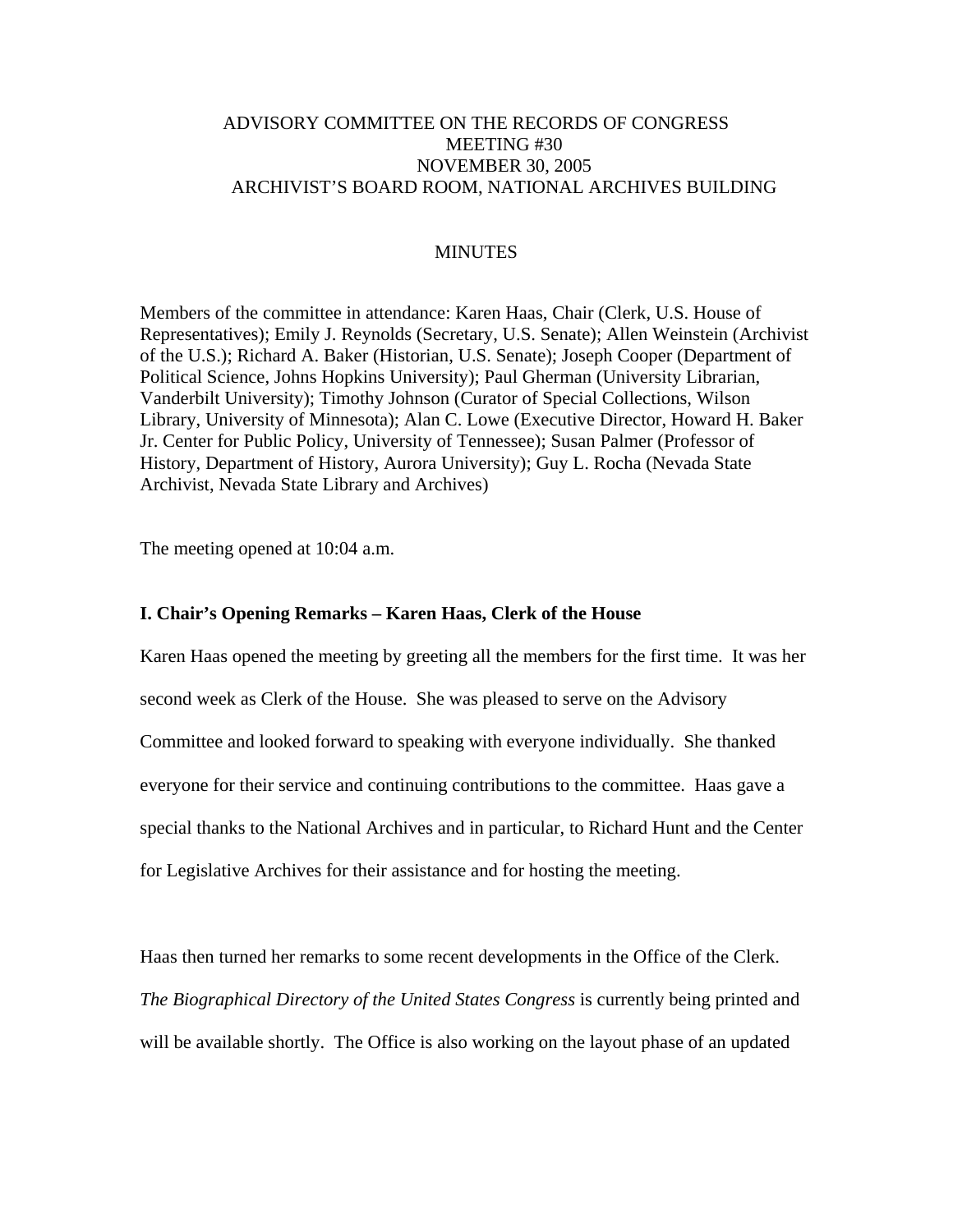publication, *Women in Congress*, which will be sent to the Government Printing Office in 2006. Later in the meeting, the Fourth Report of the Advisory Committee will be discussed. Members have received drafts of the report and the executive summary via email. Haas looks forward to the comments and hopes that changes are sent to the House Archivist, Robin Reeder, before the next Advisory Committee meeting in June.

## **II. Recognition of Co-Chair – Emily Reynolds, Secretary of the Senate**

Haas recognized the Secretary of the Senate and Co-Chair of the Advisory Committee, Emily Reynolds.

Reynolds welcomed Haas aboard. When Reynolds first came to the job, she had 5-6 months before her first meeting of the committee, as opposed to two weeks, but nevertheless she was nervous. The Advisory Committee is a tremendous group. It's a group that enjoys working together and, thanks to the leadership at the National Archives, it's a committee whose work is substantive and policy-oriented. She is proud of the contributions each member makes. She seconded Haas' expression of thanks to Allen Weinstein and Richard Hunt for hosting the meeting.

Reynolds then updated the committee on the progress being made in constructing the Capitol Visitor Center (CVC). Since the group met last and had an interesting dialog on some of the exhibitry, approval was received from the Capitol Preservation Commission to proceed with the fabrication of the exhibit. The film producer, Donna Lawrence from Louisville, Kentucky, has spent the better part of a week filming in the Capitol. She obtained permission from both the Senate and the House to film in both chambers, which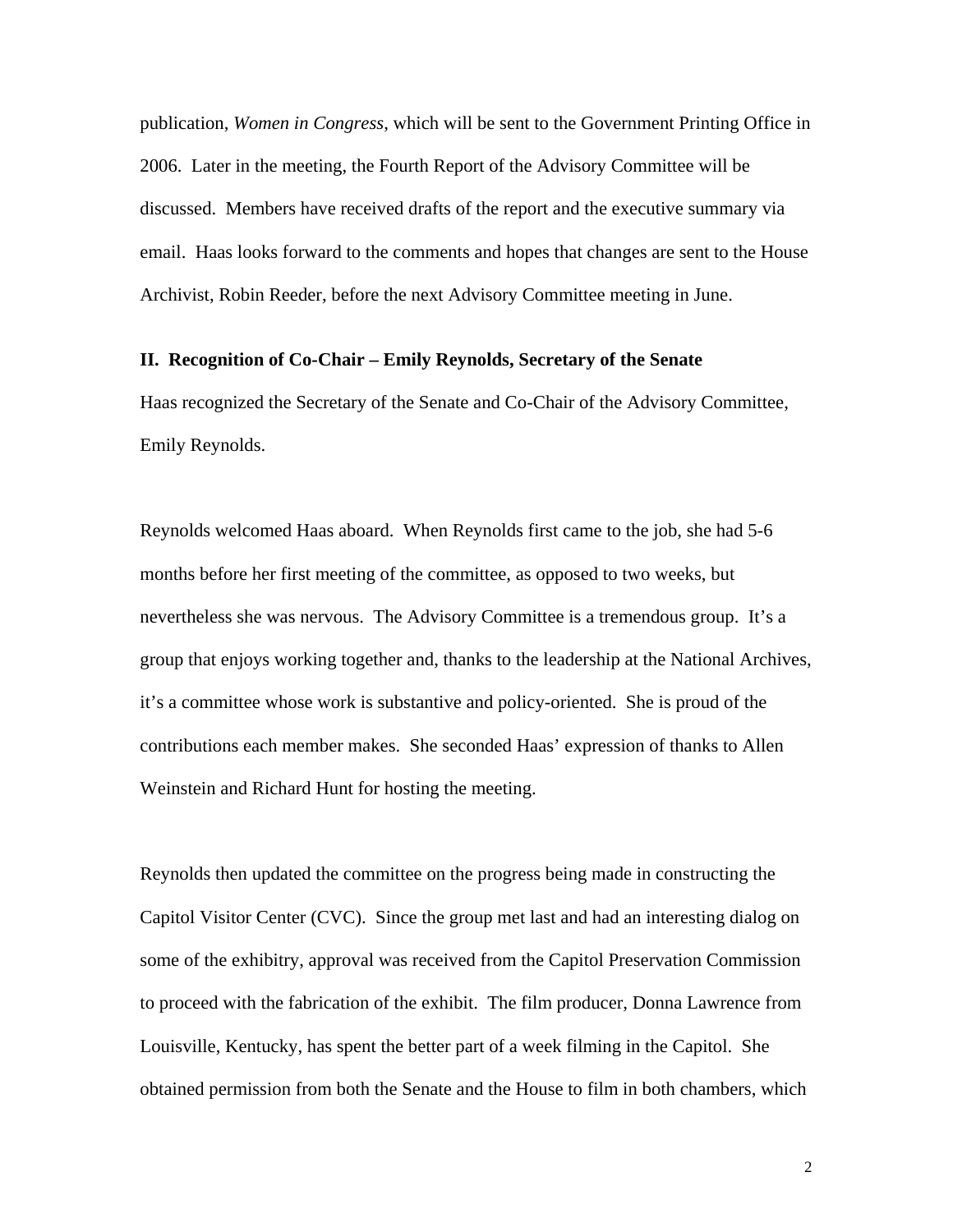will make a dramatic difference in the film. No one has yet seen the rushes from the filming, but Reynolds has been told it holds some tremendous footage. The distilling of 1,000 minutes of raw film into a 12-minute inspirational piece will be an exciting and challenging process for Lawrence.

Cortina Productions, in the Washington area, is working on the interactive piece of the exhibit. Reynolds also mentioned the Architect of the Capitol is conducting a search for an executive director for the CVC. Hopefully, that hire will be made sometime after the first of the year. In conclusion, there is real progress on the operational front with the CVC. Perhaps next year, if the meeting is moved back to the Capitol, the members could take another tour of the CVC to see the extraordinary progress in its construction.

Reynolds remarked on the recent project of the Office of the Secretary of the Senate, with assistance from the Library of Congress, which held a first-time-ever reunion of all living, former Members and their spouses as well as the spouses of deceased Members. Over a third of the living former Members of the Senate and their families attended the dinner along with half of the current Members. This exciting and enjoyable event took place at the Library of Congress. While it probably will not become an annual tradition, a reunion every 2-5 years would be worthwhile.

The Historical Office gave every Member a new publication, titled *Faces of the Senate*, which is a pictorial directory of nearly every Member who has served in the United States Senate from 1789 to 2005. It is an example of the best of archiving practices. It was a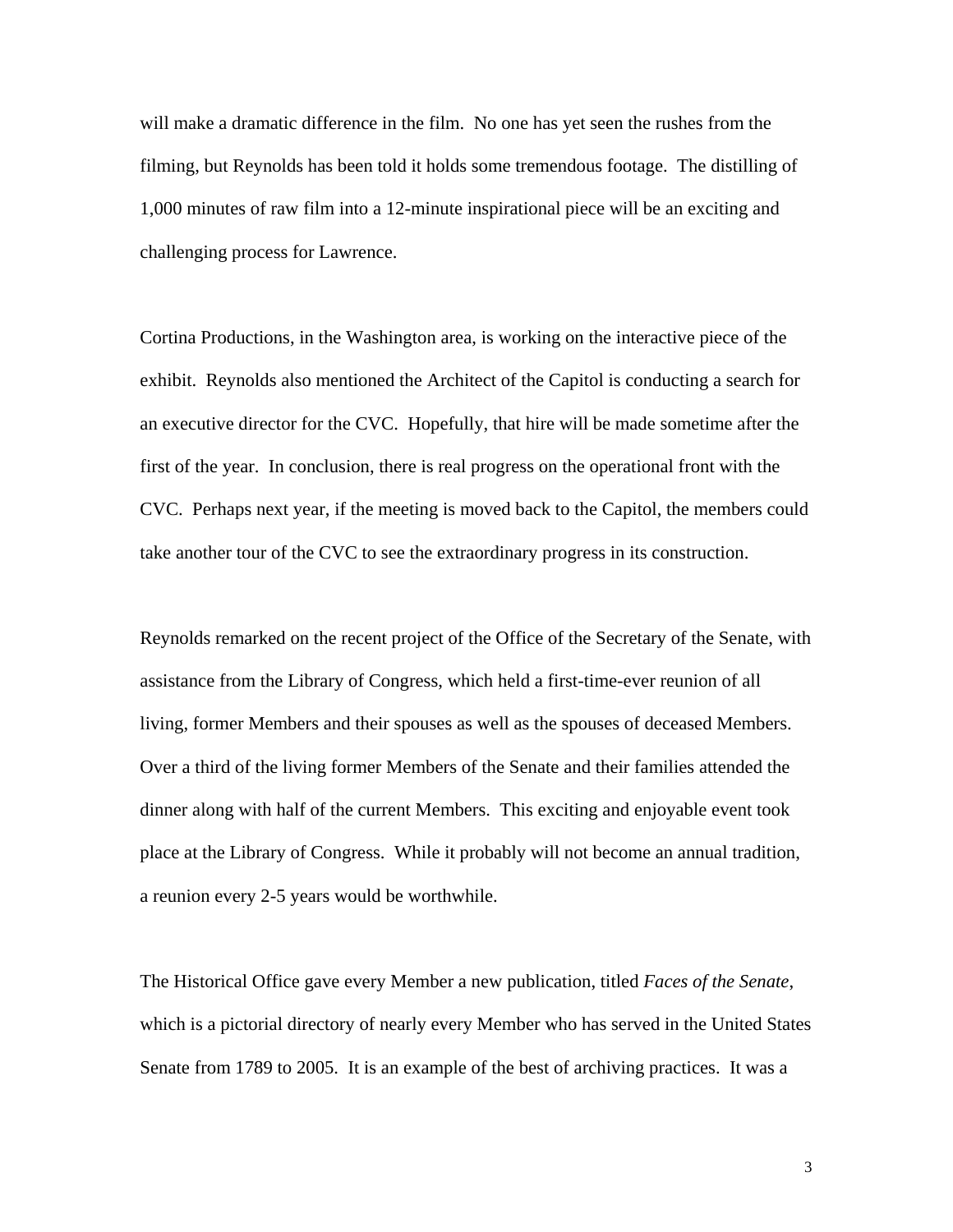labor of love for Heather Moore, the photo historian of the Senate, and all the staff of the Historical Office. The publication has photographs of each Member by state. Heather used photographs in the Senate collection as well as a photo album that was given to the Senate by a longtime Washingtonian who had picked it up at an auction years ago. Mr. John T. Pappas, who gave the gift, grew up on Capitol Hill and walked to school beside Chief Justice Taft who was on his way to court. Thanks to his gift, and to Heather's efforts, and ongoing work with historical societies around the country and university collections, the Senate has managed to acquire images of all Members save 46. The last few photos that came in were given by a member of the Vermont National Guard serving in Iraq, who is something of an amateur archivist. He saw the plea over the Internet for photos of former Members, and he volunteered to help the Senate locate images. Reynolds then presented Weinstein with a copy of the book, saying that it needed to have a home at the National Archives.

Weinstein thanked Reynolds and thanked everyone who worked on the book.

Reynolds concluded by welcoming Haas again and thanking Jeff Trandahl for the treasure he has been to all of them in his service as Clerk.

#### **III. Recognition of the Archivist of the United States – Allen Weinstein**

Haas recognized Allen Weinstein as Archivist of the United States and said she looked forward to working with him on the committee. Weinstein wished Trandahl farewell and thanked Reynolds for her leadership. He told Haas she is joining an amazing team.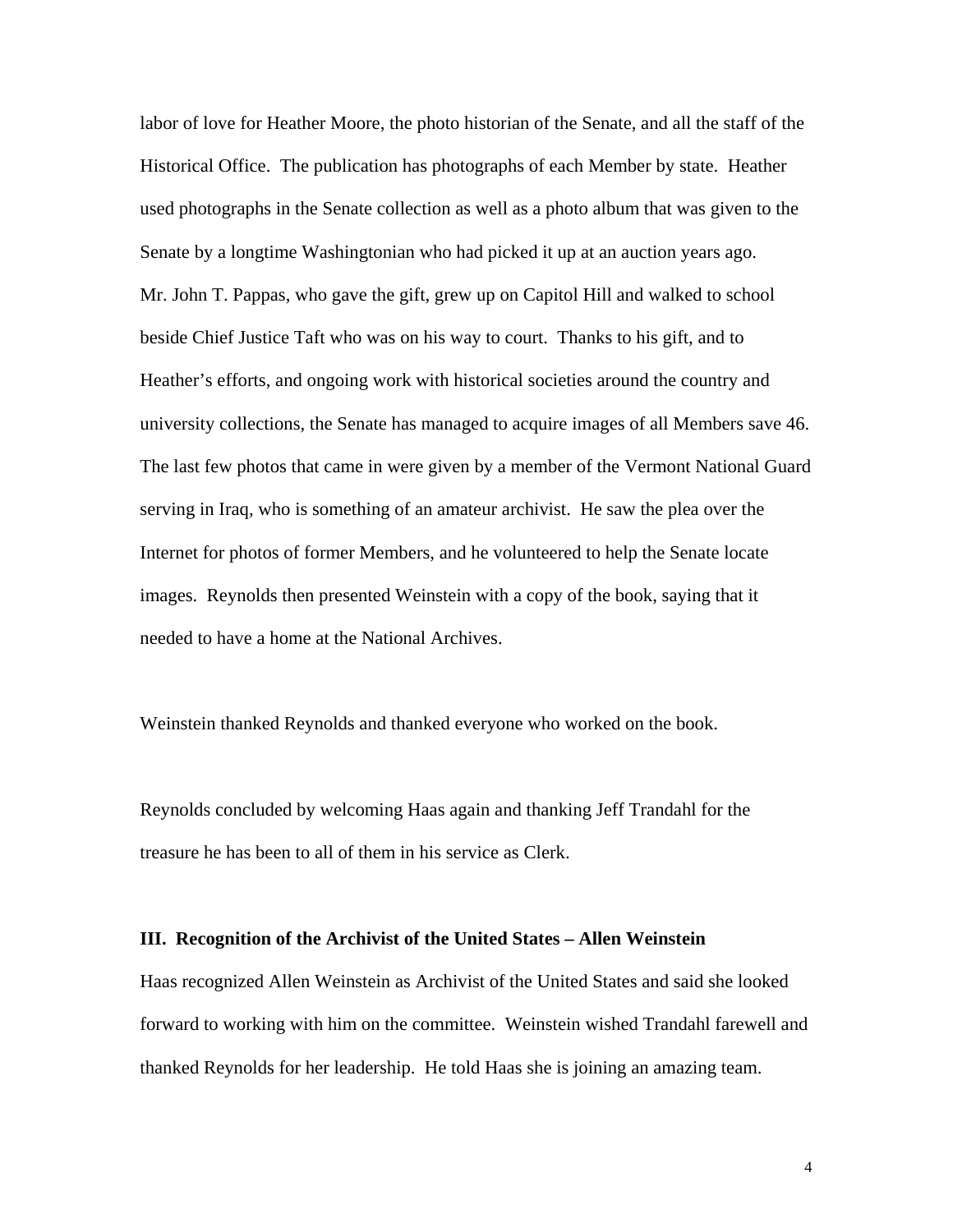Weinstein began his remarks with a story about the legendary six phases of a project. First phase is enthusiasm; second phase, disillusionment; third phase, panic; fourth phase, search for the guilty; fifth phase, punishment of the innocent; and the final phase, praise and honor for the non-participants.

Weinstein said he was glad Alan Lowe was there, having entertained the nation several days ago at the ground breaking of the Howard Baker Center. Weinstein recently keynoted John Brademas' conference in New York on Members' papers, and noted that the focus on serious research on Congressional lives and careers is growing around the country. Such research is now poised to move forward in an impressive way, and the Archives wants to help through the National Historical Publications and Records Commission (NHPRC) and other means. NARA wants to be considered an integral part of the process.

The National Archives has found itself with various tasks this year beyond the normal ones of preservation, access, and outreach. One of these tasks was the pursuit of the records on the two recent nominees to the Supreme Court. Weinstein is very proud that his colleagues, in the space of 3-4 weeks at the Reagan Library, the Bush Library, and here in Washington, turned over 79,000 pages of material on Judge Roberts. This was to the satisfaction of both Democrats and Republicans on the Judiciary Committee and to the White House. Normally the process would have taken 4-6 months. Staff worked 24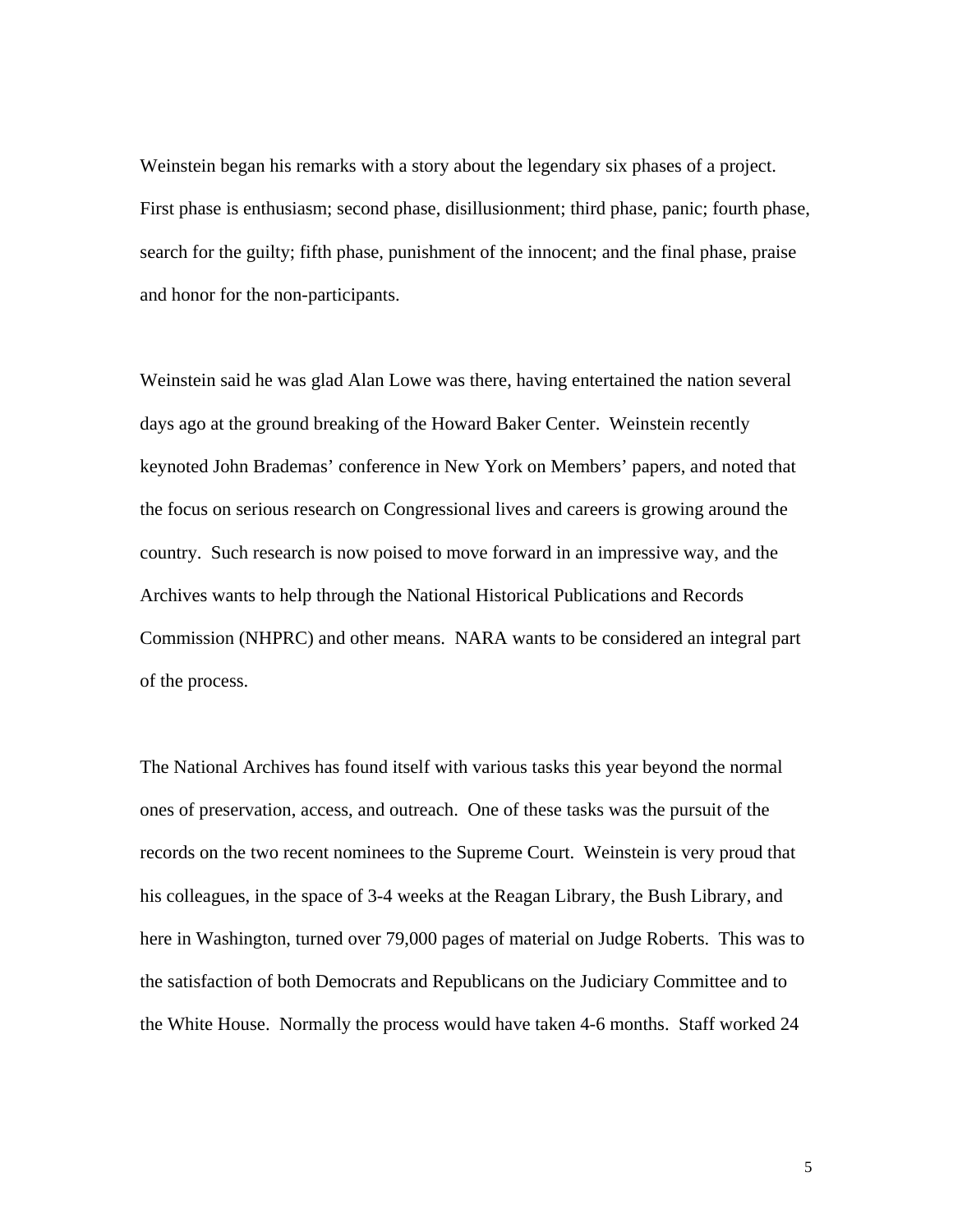hours a day, 7 days a week, and will continue to do so in the future with similar requests for records, including the records relating to Judge Alito.

Weinstein spoke about Hurricane Katrina and its effect on the archival community. NARA was caught by surprise as was the rest of the country initially. A number of groups from the National Archives and the state archival associations met to work together. Weinstein is encouraging every state archivist to develop a disaster plan. He suggested such plans should be collected together and submitted to the Congress and to the Administration so that a disaster does not have to occur before we know the telephone numbers and email addresses of people to contact. The irony is that neither records management, nor archives, nor any other cultural institutions are on the FEMA list, with the exception of historic houses. This has to be changed.

Weinstein concluded with a discussion of the new Advisory Committee on the Electronic Records Archive (ERA). The scientific and technological geniuses of the country are having their first meeting concurrent with this one. The ERA project is moving along, but NARA wants every bit of outside criticism and commentary it can possibly receive.

Weinstein thanked the members of the Committee and invited them to be NARA's guests on a tour of the Public Vaults exhibit and the Rotunda at the close of today's meeting.

## **IV. Approval of the Minutes of the Last Meeting**

Haas moved to approve the minutes from the last meeting. They were approved.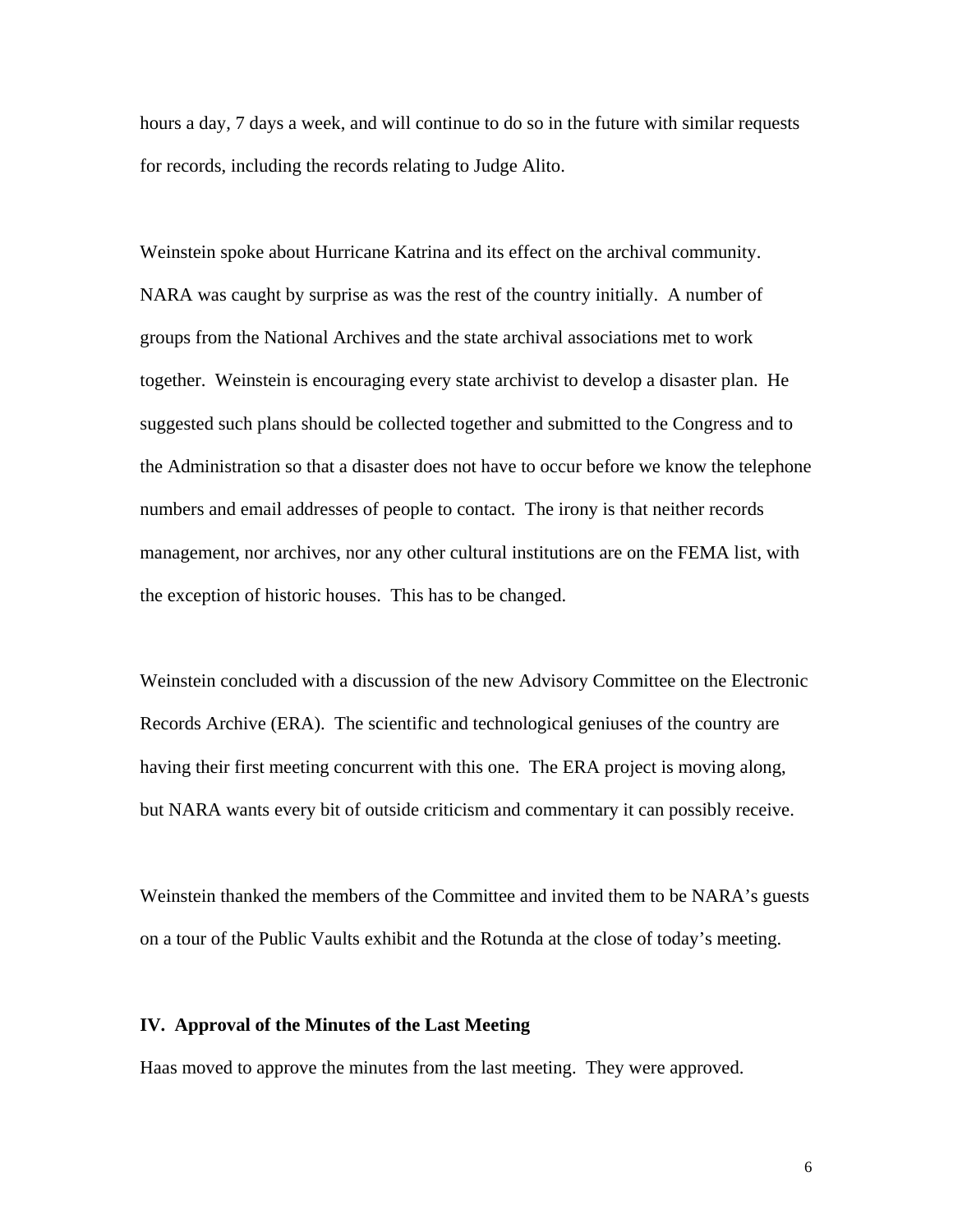**V. Advisory Committee on the Records of Congress Fourth Report – Robin Reeder**  Haas turned the Committee's attention to the Fourth Report of the Advisory Committee on the Records of Congress. A draft report, and executive summary, were emailed to members recently. Haas hopes to have the final report approved at the meeting in June. She then recognized Robin Reeder, the House Archivist.

Reeder reported that the Fourth Report chronicles the activities of the committee for the past 6 years. The report covers records management guidance to support the preservation of official records and personal papers; advances in electronic record-keeping and archiving; establishment of the Association of Centers for the Study of Congress to promote research use of Congressional records and advance public understanding of Congress; and the 21st-century transformation of the Capitol through the construction of the Capitol Visitor Center. Reeder requested that changes to the draft report be sent to her office by May 1 in order that the final report will be ready for approval at the June meeting. The final report will be printed at the end of the  $109<sup>th</sup>$  Congress in December 2006.

The Advisory Committee changed its cycle for reporting from a 5-year cycle to a 6-year cycle in 1995. The six-year cycle now coincides with the end of a Congress, and the responsibility to compile and publish the report will alternate between the Senate and House. In 2012, the Fifth Advisory Report will be compiled and published by the Senate. Reeder thanked Karen Paul, Marty Sewall from the CVC, and Richard Hunt and the staff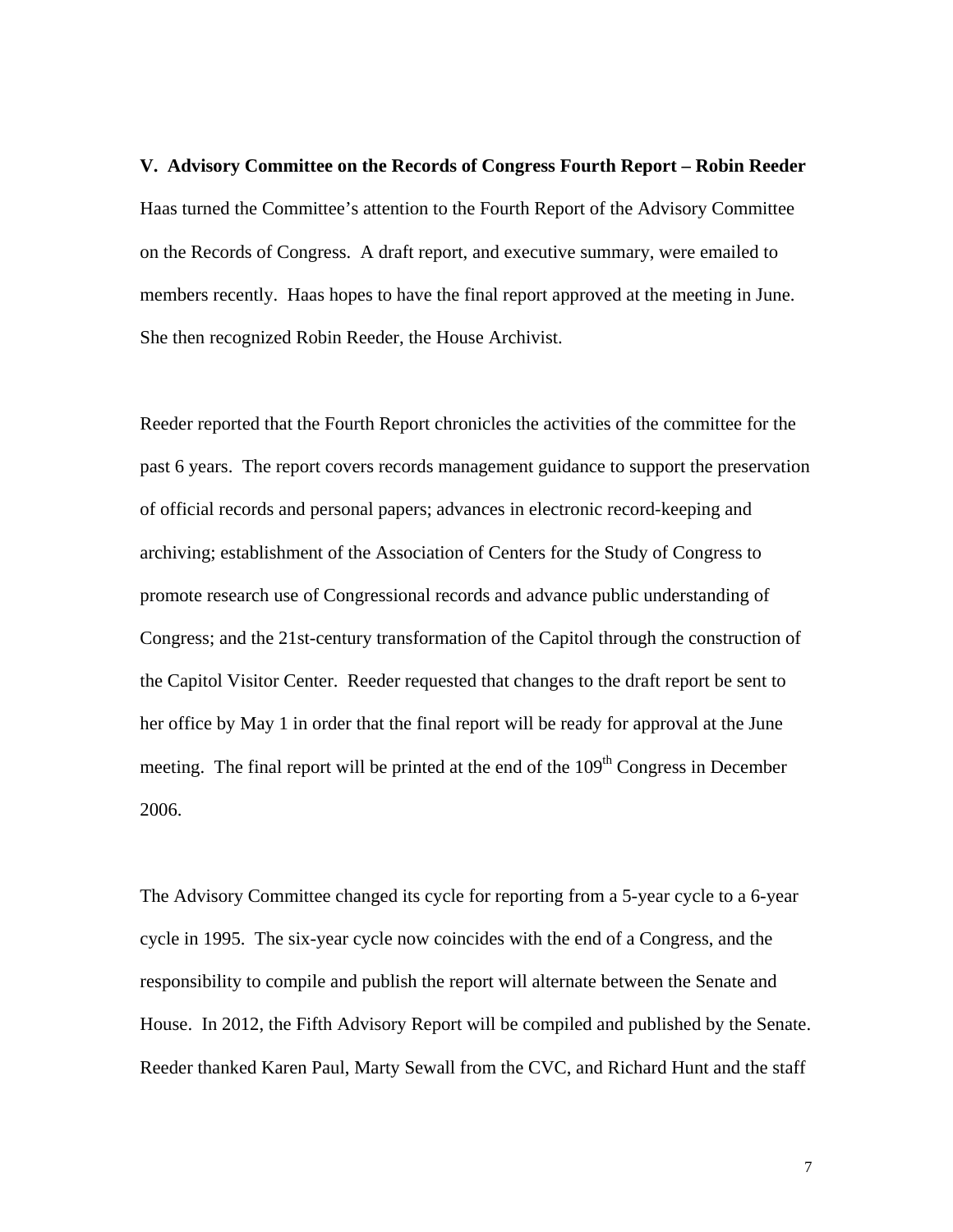at the Center for Legislative Archives for all their assistance and contributions. She also thanked the acting chief of the Office of History and Preservation, Farar Elliott, for all her support, and Matt Wasniewski for his help proof-reading and editing the report.

Haas then opened the discussion for comments on the draft report. She asked for comments on the executive summary and recommendations first.

Guy Rocha brought up the third bullet on the third page which deals with the change in the gift tax law. After the last Advisory Committee meeting, he returned to Nevada and called the Congressional delegation to see who had made provisions for their records. Senator Reid, who appointed Rocha, has done that. The other four have not made provisions yet. Rocha approached one Member of the House and asked him what his plans were for his papers. He replied that he was going to burn them. He was serious. He felt that with the gift tax law there was some kind of liability attached to donating them to an institution. Rocha contacted Senator Richard Bryan who had spoken with this Member. The Senator had negotiated a transfer of his papers to the University of Nevada-Reno Special Collections. Rocha then turned to Karen Paul to ask why the House Member was concerned.

Paul said it was a complicated issue to explain and understand. It may be advantageous for attorneys and staff on the Joint Tax Committee to explain it to the Advisory Committee. Essentially, when Member's collections are donated, they are usually donated with restrictions on access for a period of time. They are not immediately open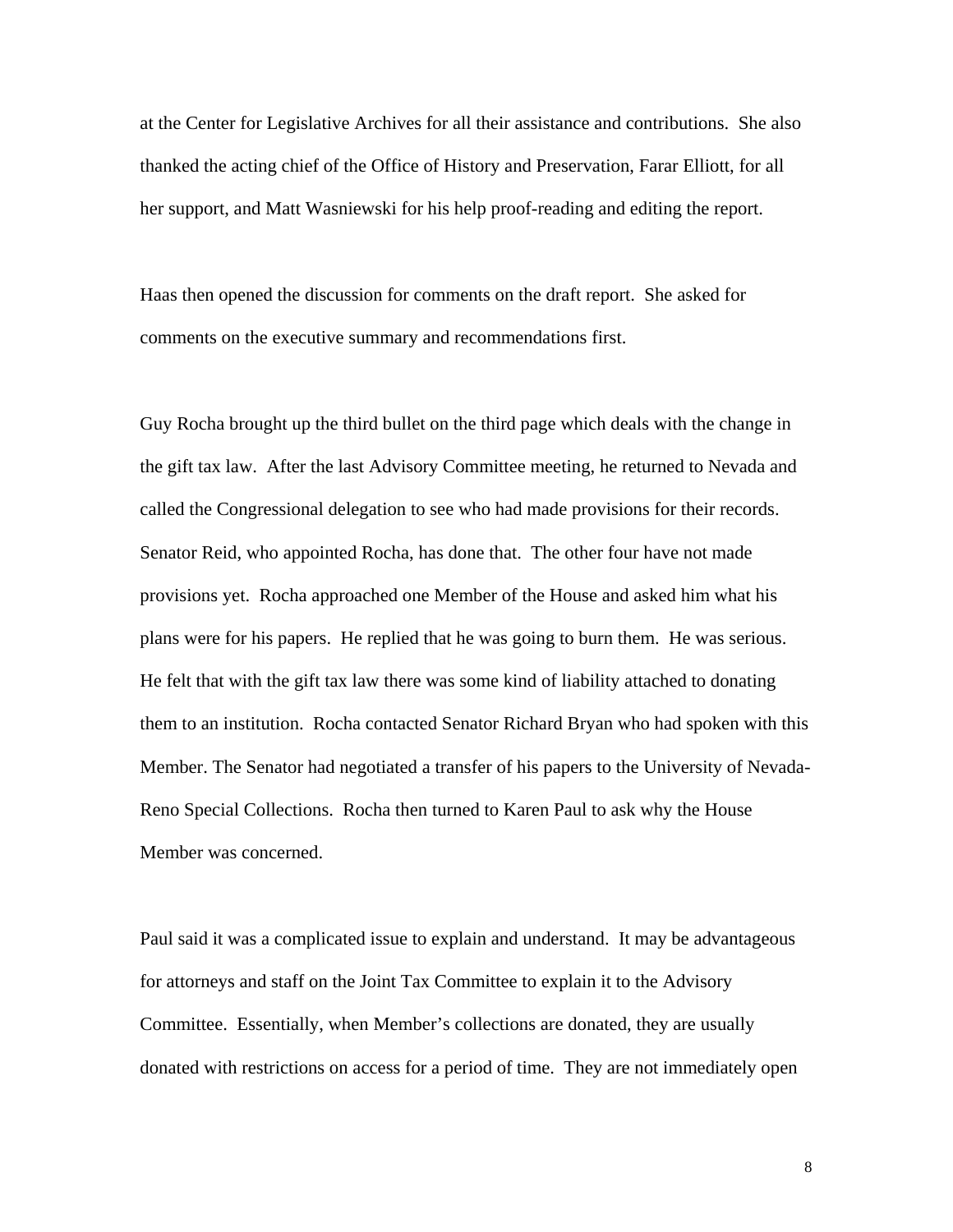to research. The IRS views this as a string attached to the gift. Therefore, personal papers with restrictions are not viewed like other charitable donations and, if the collection has a value over \$10,000, the donor is liable to pay a gift tax on the amount over \$10,000 of valuation. An independent appraiser does the valuation.

Jeff Trandahl provided some background information. Every Senator and Member owns their papers from their office. The papers are their private, personal property. Until recently, it was left to the individual to determine disposition, which is still intact, but also to have their papers appraised. Those appraisals were normally done by an outside individual and that value was then used for tax purposes as a charitable gift and claimed as a financial benefit. Some collections have items of real market value, mostly signatures and presidential papers. Subsequently, there were changes in the gift tax law which require clear documentation relative to the value of these collections. Complicating the issue are the financial implications of stipulations or restrictions on the transfer.

Most Members and most Senators are not concerned with this issue. Trandahl surmised that the Member Rocha had spoken to was more concerned with the confidentiality aspect. Trandahl mentioned that Paul, Reeder, and National Archives staff have identified a very grey area that we need to invest some resources in so that we can give good guidance and clarity to Members as they make these agreements with universities.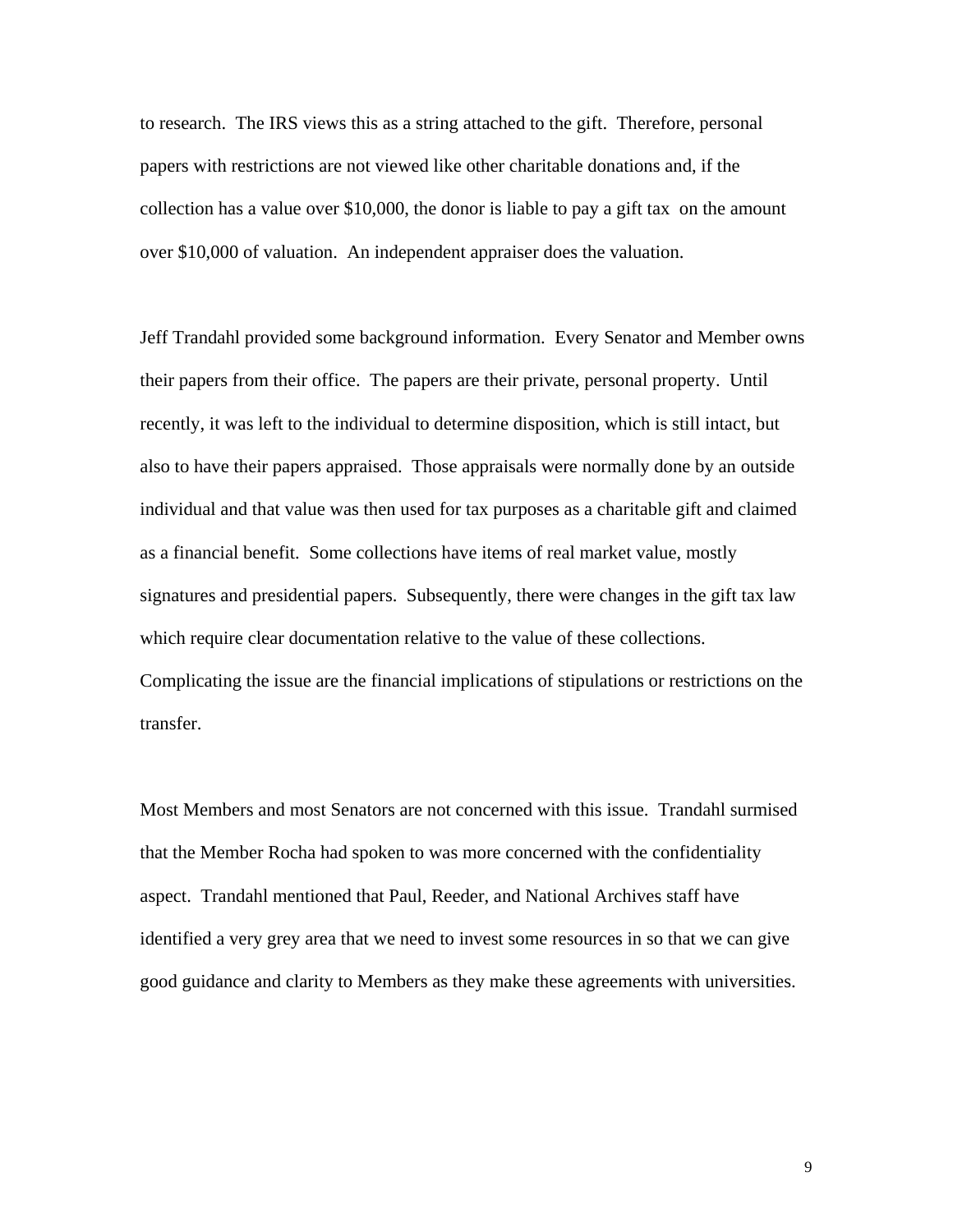Weinstein wondered if it would be helpful if NARA hosted a workshop, inviting appropriate people from around this table, and the lawyers who should be involved. Trandahl advised that having input from tax attorneys would be helpful.

Paul believes there needs to be a good fact sheet that could be distributed to Members so they are aware of the implications of the new law.

Rocha asked when they would have the guidance ready so that he can be sure the Member does not destroy his papers. Paul stated that the Advisory Committee needs to first decide to prepare such guidance and then needs to identify those people with expertise in the matter.

Joseph Cooper said another option was to donate collections in part. Have the collection evaluated and give it in \$9,000 increments.

Alan Lowe inquired that if the donor is not trying to claim a tax benefit, is there any requirement for the donor to have an appraisal done under this law? A committee member replied that this was true.

Paul stated that since this 1996 decision, there have been problems. The Senate legal counsel regularly advises departing Members on the issue.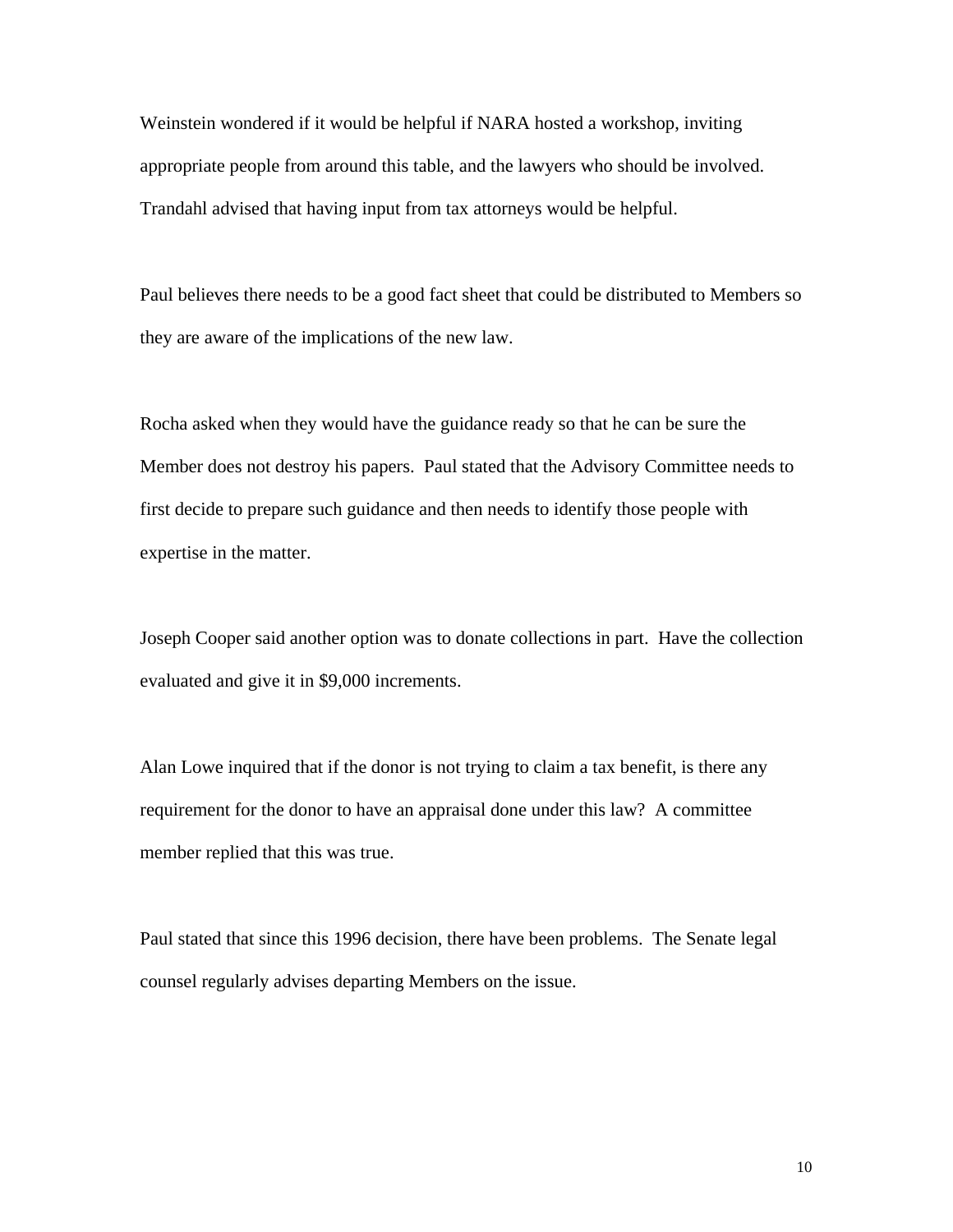Cooper said it is well worth resolving the problem so that there is an incentive for Members to give their papers. Paul said that right now Members are being forced to put on deposit anything that cannot be opened immediately. Many institutions do not like this arrangement.

Haas asked Rocha if he would like to make a motion to make this item a priority item for the next meeting. Rocha agreed and asked that the issue be made a priority consideration and requested a study and report from the appropriate Congressional office on current gift tax law and its effect on the donation of Members' papers. The motion was approved.

Cooper expressed his interest in parts of the report that regard dissemination of records and information, not just to Congressional scholars but more generally to high school students and teachers and others. This is described on page 37 of the summary. Cooper asked Hunt to go over these bullets.

Hunt said that dissemination is discussed under the Access and Reference section that reports on the progress of some goals and objectives that have been laid down since the beginning of the Advisory Committee in 1990. The first goal was to create a dedicated space in the National Archives building where researchers would have access to the official records of Congress, and also to gain a sense of what were in Members' papers repositories around the country, and what online resources were available. A number of years ago the Center was awarded a room in a prominent place at the front of the building. All of the resources are available in this Congressional Research Room. One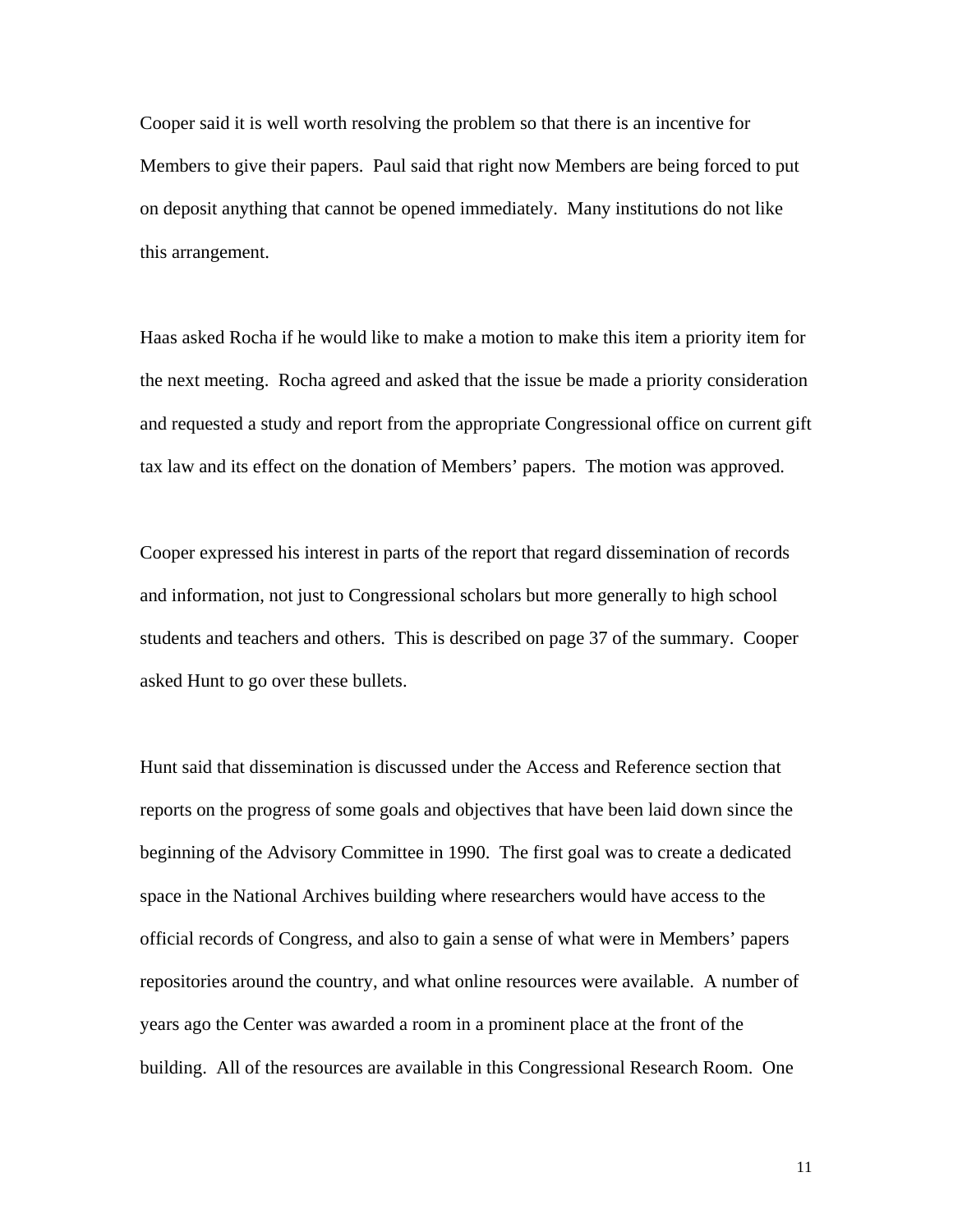of the foremost congressional scholars, Charles Stewart from MIT, says that it is his favorite place to work in Washington, DC. The Center is looking for ways to generate more customers to use the room. The Center has access to online and internet resources in staff offices and there are public terminals in the library. The next step is to acquire public access terminals in the Congressional Research Room.

Cooper stated he was particularly interested in whatever can be put on the web, not just for Congressional scholars who come to the Archives but for the general public. Hunt said the other major endeavor in that area is going to be coordinated with the Association of Centers for the Study of Congress. Where the Center has been serving as a centralized point of contact, it can now form an online association with the ACSC to put our resources together on the web so we will break through those geographical barriers separating official records and Members' papers and show how they can be used together by researchers. It is these kind of developments, as noted by Lowe in his remarks, that is beginning to drive the momentum in Congressional research.

Weinstein said that some support could come from the NHPRC to move the effort along at a more expeditious pace. Cooper said that would be helpful. We have come a long way in the past 10 years and the promise is still substantial. Hunt also mentioned that there are some exciting projects at the National Archives generally with regards to digitizing documents, and the Center will be a part of those projects as well.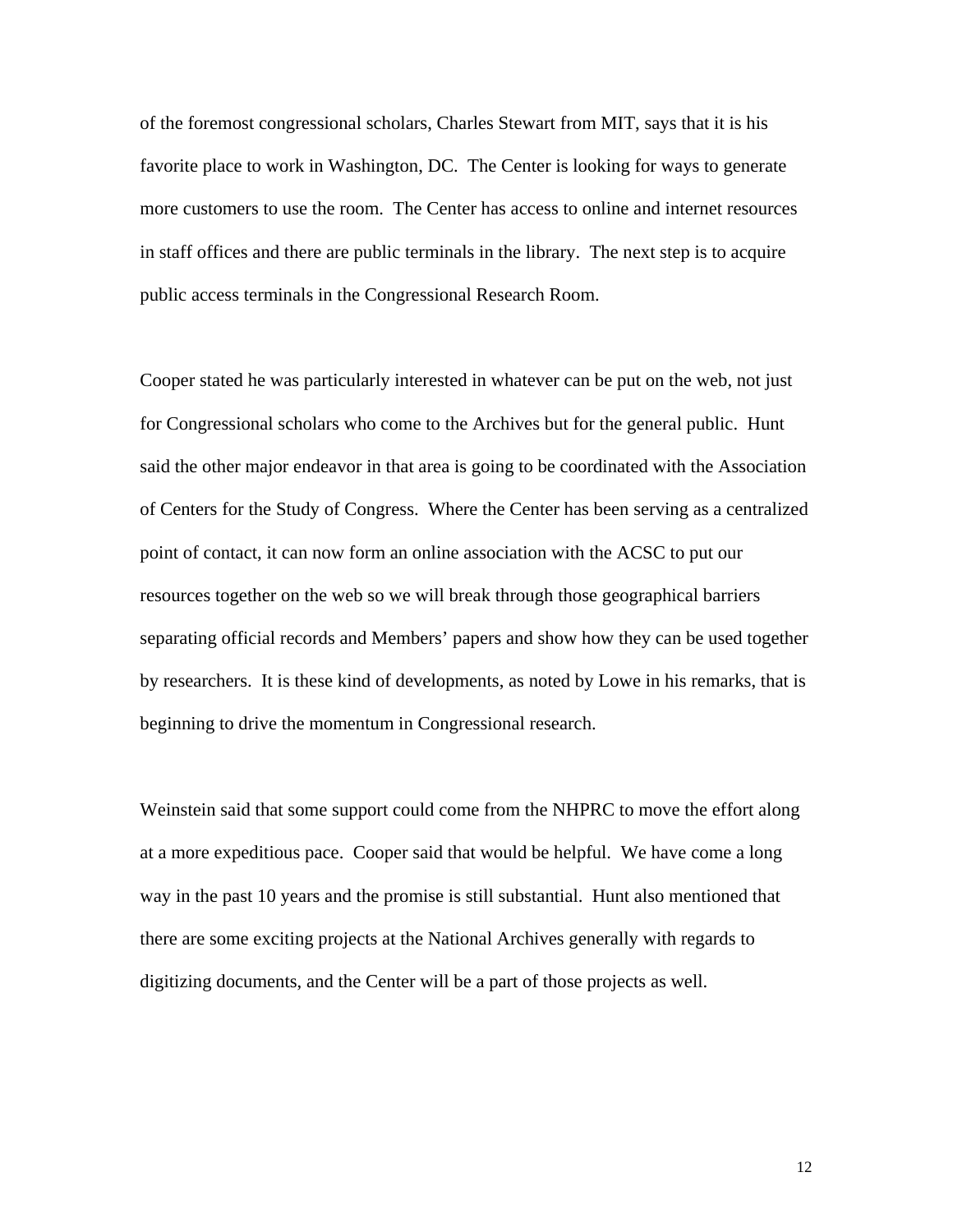Richard Baker thanked Reeder and her team for putting together the report. The only part that he thought needed more information is found in the Status of Recommendations section. Some of the recommendations make the reader want to know a little more. As an example, page 35, item 12, regards interviews with former Members of Congress at the Library of Congress. Baker said he would like to know more detail about this.

Hunt noted that Fred Beuttler, the deputy historian of the House of Representatives, had recently mentioned some progress made on this front. Hunt asked Beuttler to address Baker's question about the status of the interviews. Beuttler informed the committee that in about six months Robert Remini will publish his history of the House. He also noted that there were three programs within the office of the House Historian which fell within the scope of the Advisory Committee. He wanted to take this opportunity to inform the committee about these actions. The first of the three programs involves outreach. The Historian's Office is planning a pilot program for next summer called the Speaker's Fellows Program (now the House Fellows Program) which will bring secondary education teachers to Washington for a week to closely look at the history and practice of Congress. They have worked with Hunt who will provide an orientation for the fellows on the records of Congress and the Center's education programs. The workshop is intended to expand the use of the records of Congress by a very strategic audience of educators.

The second program directly relates to page 35, item 12 of the Status of Recommendations, which Baker brought up. Beuttler has worked with the executive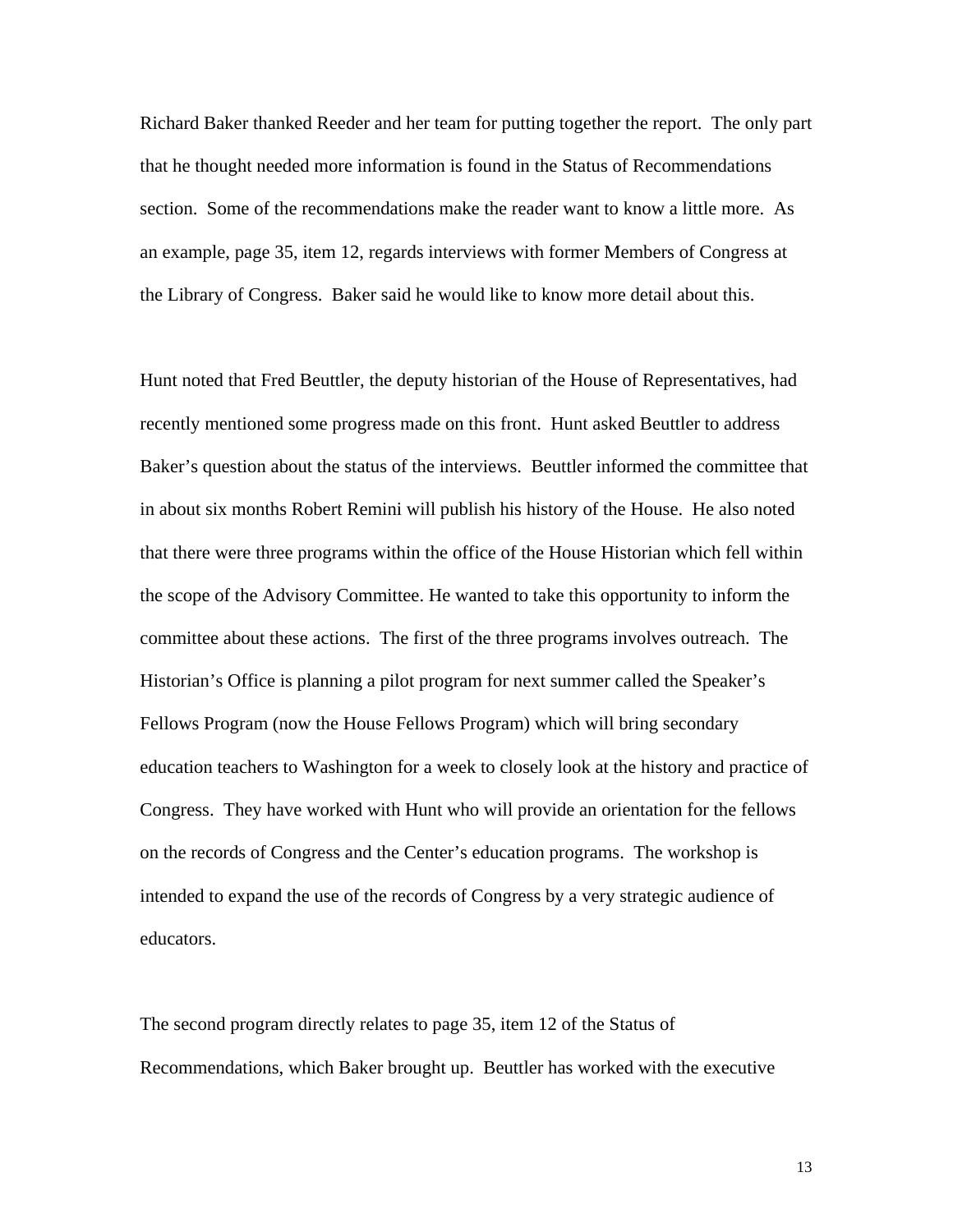director of the Association of Former Members of Congress and that association has provided the Historian's Office with the actual records from their oral history project, which they pursued in the late 1970's and early 1980's. There are approximately 100 interviews with former Members of Congress. Beuttler's office is in the process of inventorying those records. The Association also provided them with 30-40 cassette tapes of the actual interviews. He hopes his office will have a report on the status of the project by the next Advisory Committee meeting.

The third area of interest involves his office's working relationship with the House Office of Photography. There is currently underway a project to organize, inventory, and assess preservation needs for approximately 200 linear feet of photographic records, over 100,000 negatives, going back to the early 1950's, in partnership with the Office of Photography. By the next Advisory Committee meeting, his office should be in a position to report further on the status of that project. Beuttler asked the committee if his office could provide some written materials on these three projects for inclusion in the Fourth Report.

Lowe remarked on the issue of access. He has been wondering how to encourage people's use of the records of the Baker Center. They are contemplating digitizing documents. Once you have those documents online, how do you encourage their use? How do you market the website to the widest possible audience? Hunt replied that Lowe is correct in that you need marketing and targeting strategies. There are centers at George Mason University, at the University of Virginia, and others that are leaders in the field of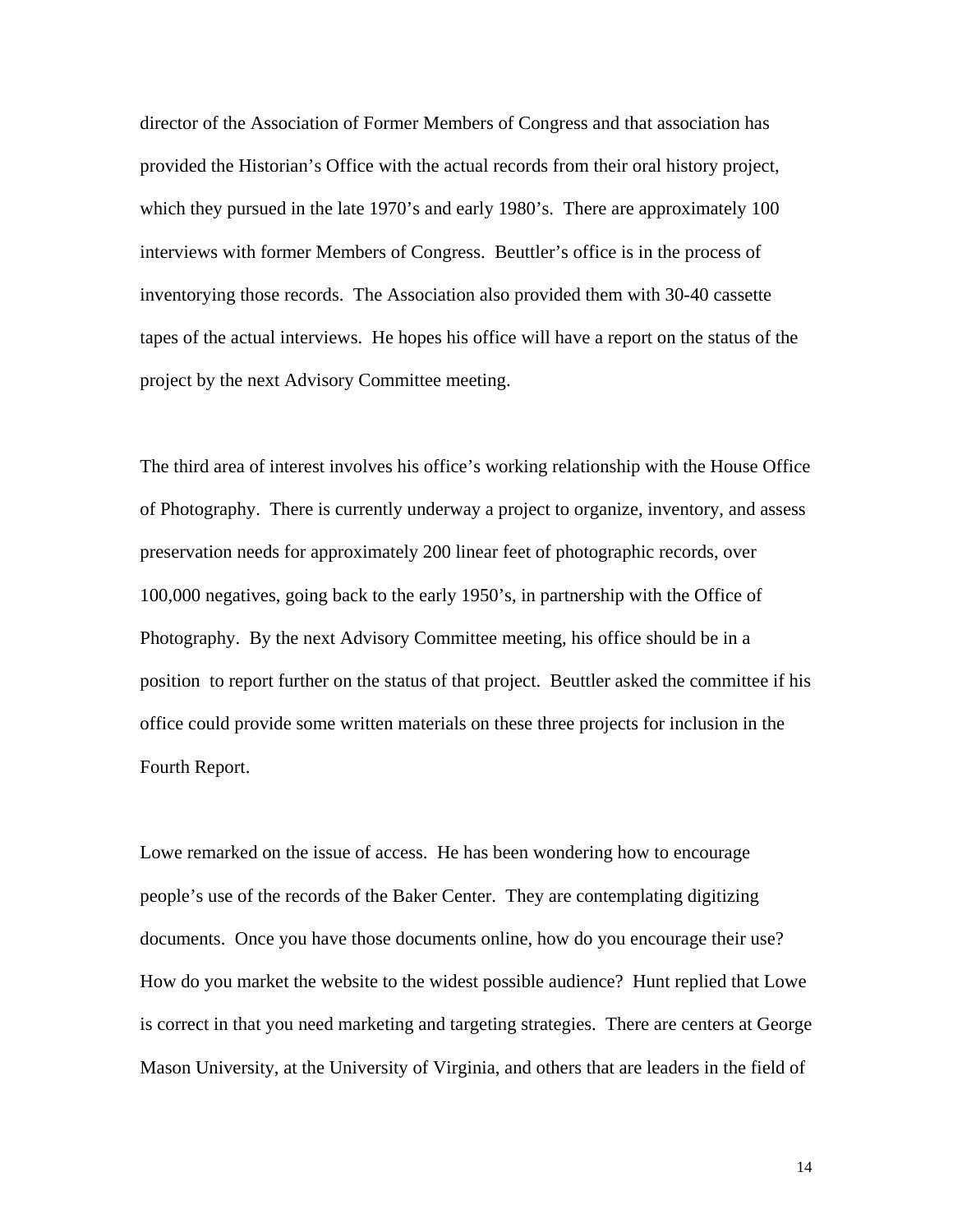taking historical and political content and packaging and providing context to it. These centers could be looked to as models and partners in these endeavors.

Weinstein remarked that there are tradeoffs. The more records are available online, the less packed research rooms will be. Balancing the two is a challenge.

Lowe wondered how much do you put online? Do you put an exhibit of documents online to encourage people to come in and use your research room, or do you try to be more in depth with what you put online?

Cooper said the first problem is just getting the information out in a coherent fashion. He thinks the first step is to publicize the availability of the information. That requires a strategy from the start.

Paul Gherman said increasingly the path to information is through Google. Google is willing to invest in a significant way to provide access to the world of information. Gherman said that Vanderbilt University has opened up its television archives to Google and they have seen traffic increase ten-fold in just the last 3-4 months. Cooper said Google should be a prime agenda item for the ACSC as well.

 Susan Palmer made a suggestion on the educational publications and workshops section of the draft report. She did not see any discussion of the funding for these publications. Should this be added to the report? Palmer asked Hunt about the funding for the current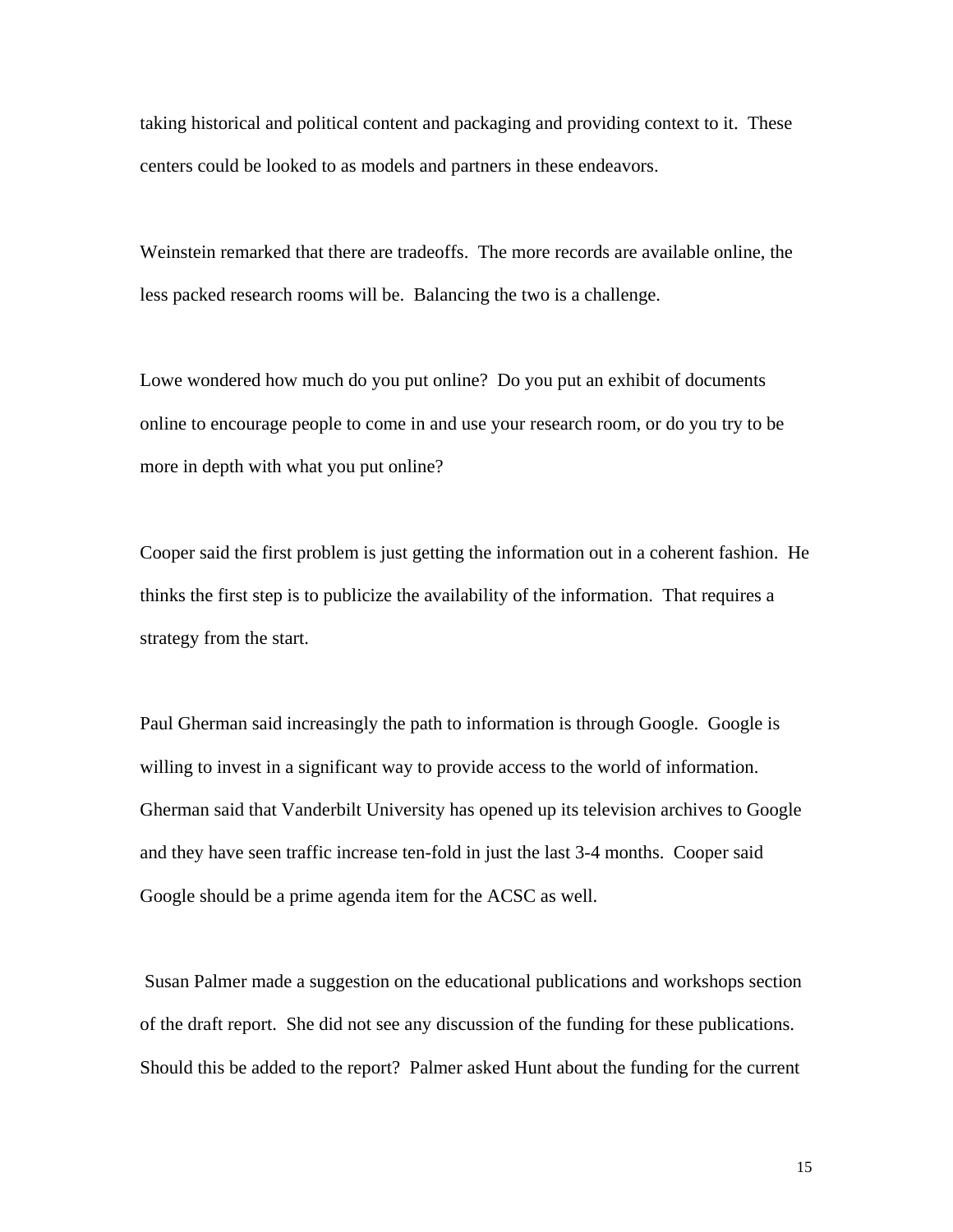volume of the *Congress and the Shaping of American History* publication. Hunt said the Center has the minimum threshold to do a printing of 3000 copies. The goal is to increase the funding to do a national distribution. The baseline is around \$225,000 to print and increases to \$1.2 million to distribute throughout the country. Reynolds remarked that after discussing this with Hunt and Trandahl, she feels it is important to get the publication completed and out the door first. The more tangible the product the easier to sell. Trandahl said it all comes down to money. The missed opportunity for this wonderful publication to be used would be tragic. One option would be to look to the philanthropic or corporate community to provide funding. Another option is to go to Congress and get appropriated money. Trandahl hoped that with the support of the committee they would succeed with a national distribution. Weinstein commented that the publication is extraordinary and would make for more interesting, vivid reading for generations of Americans. He mentioned the possibility of pitching the publication again to the leaders on the Hill. Trandahl said that with the CVC coming up and such an enormous investment and effort made to increase public understanding of Congressional history and the legislative process, there is the opportunity for a perfect marriage with the Congress publication.

Timothy Johnson mentioned that at times the draft report seems like it was written for an inside audience. Perhaps it should be written with more explanation. Some of the discussion seems to be in an institutional shorthand that is not always explained. He thinks it is important to consider who the audience is for the report. Hunt said the goal is make the report accessible. Weinstein seconded that accessibility and readability are the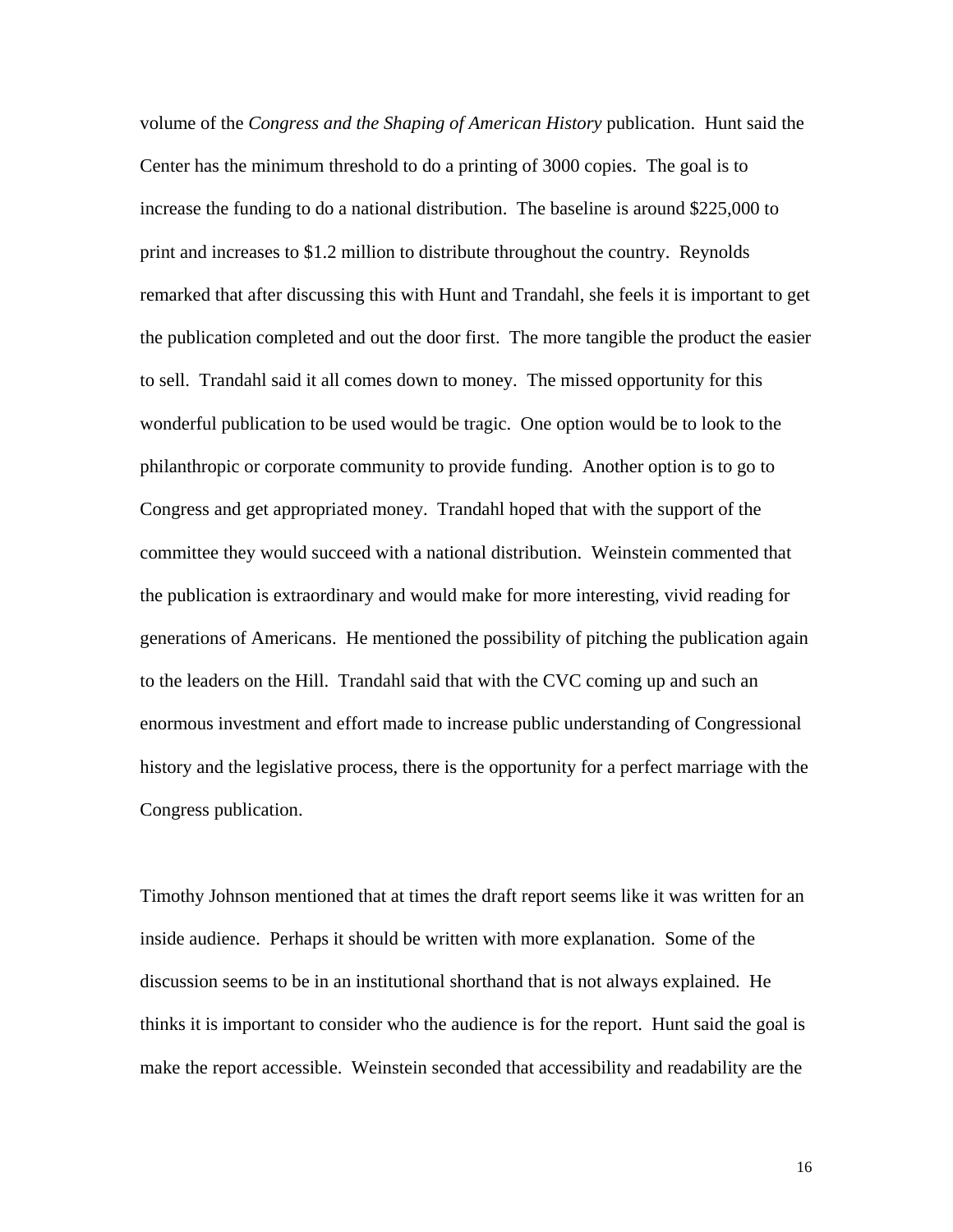goals. Cooper asked what is the committee trying to do with this report? Most people who are not especially interested in the topic will not read a 40 page document. Perhaps the committee needs another document that would be a more readable, more popular, and shorter in length. Or the executive summary could be redone, although then you cannot accomplish some of the explanatory goals. A committee member mentioned that this report, along with the last report, will be available on the web so that needs to be taken into consideration. There is a broader audience now for the report. The member also noted that there were a lot of "ongoings" in the report and he is not sure if that is a good or bad thing. Sometimes people like to see what is completed. Perhaps there should be more benchmarking and looking at progress.

Baker turned the committee's attention to the recommendations in the last section of the executive summary. The one item he did not see that is covered in the report and in one of the briefings to the committee is the irradiation issue. Since the goal is to preserve the records of Congress, and irradiation at high doses damages paper, should not there be a strong recommendation about encouraging the Joint Irradiation Task Force to revisit this issue?

Trandahl discussed the history of irradiation. The process of irradiating mail was instituted fairly quickly by the U. S. Postal Service in reaction to terrorist activities. The committee has been previously briefed by some technology experts that support processes that appear to be scientifically equivalent, if not even better, than the current irradiation process and are much less harmful to paper. There seems to be a lack of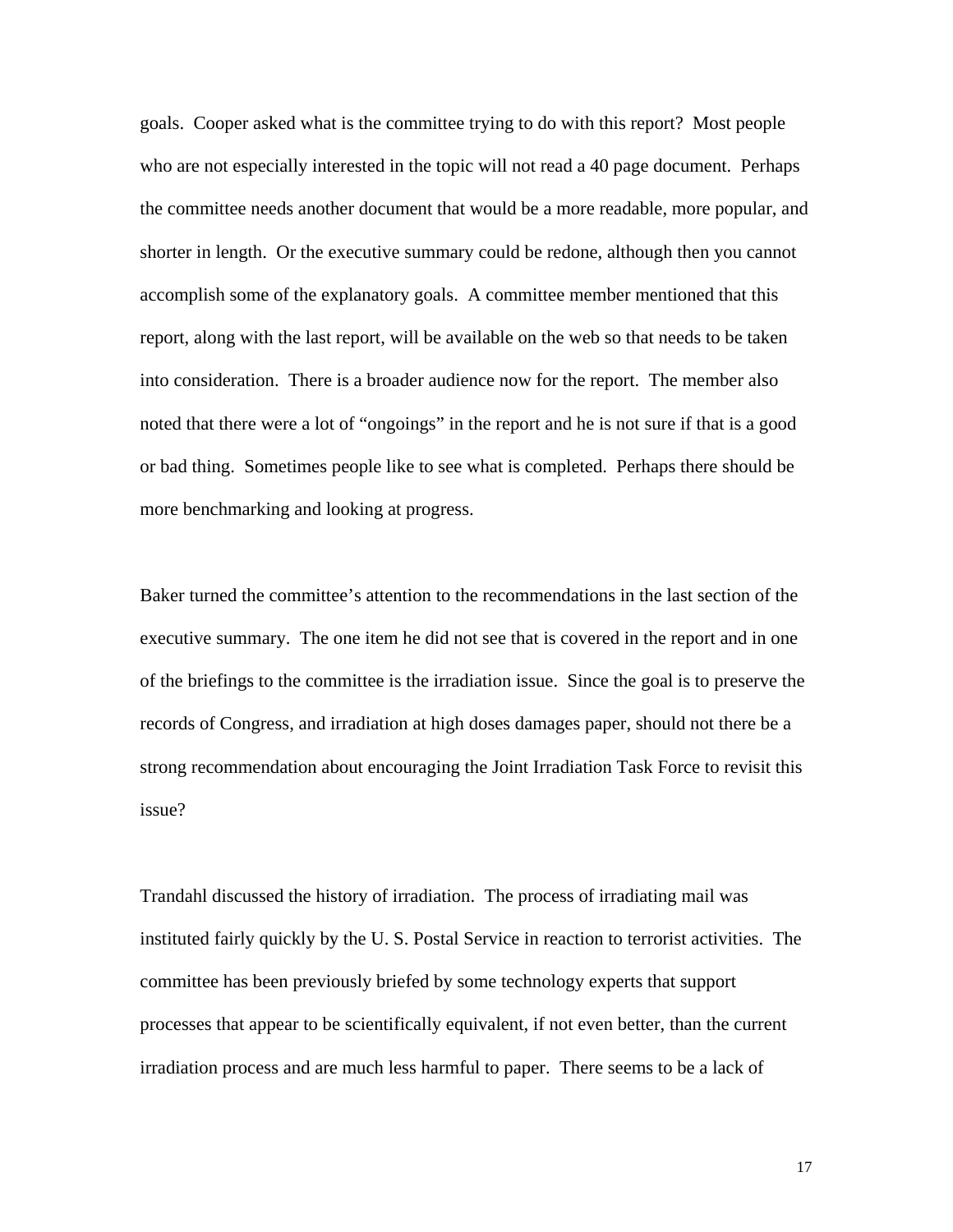momentum within the federal government to address the issue. People may feel that the problem, from the law enforcement standpoint, has been solved so why do we need to tinker with it? There is a lack of appreciation for the archival side of the issue. The committee has been briefed on the issue but it has not yet taken a position to advocate for the change of technology or at least expanded conversation about the issue. Hunt remarked that there is no 100% solution and that the new proposed technology requires a leap of faith but the experts are confident this is a leap that should be taken.

Gherman said that upon reading the report he was not clear how large the extent of damage was or is. Reynolds replied that it was large initially but is infinitely better now. The first 6 months resulted in very brittle paper. Trandahl said that irradiation causes a dryness within the paper and the ink fades. It is not a positive thing. If different technology is available, and if it is cost effective, it would be worthwhile.

Baker said he would like the committee to go on record saying irradiation is an ongoing problem in the judgment of the committee and that the committee would like to keep the discussion of the problem on the table. Hunt asked Baker if the intent was to urge some entity or organization to take action? His recollection was that the committee took it as far as it could, and that responsibility lay with the Joint Irradiation Task Force. Cooper said he thought the committee could say that it is still concerned about the problem, and there is still the potential for damage that could be serious over a long period of time. The committee could say it endorses the continued exploration of these new devices and methods.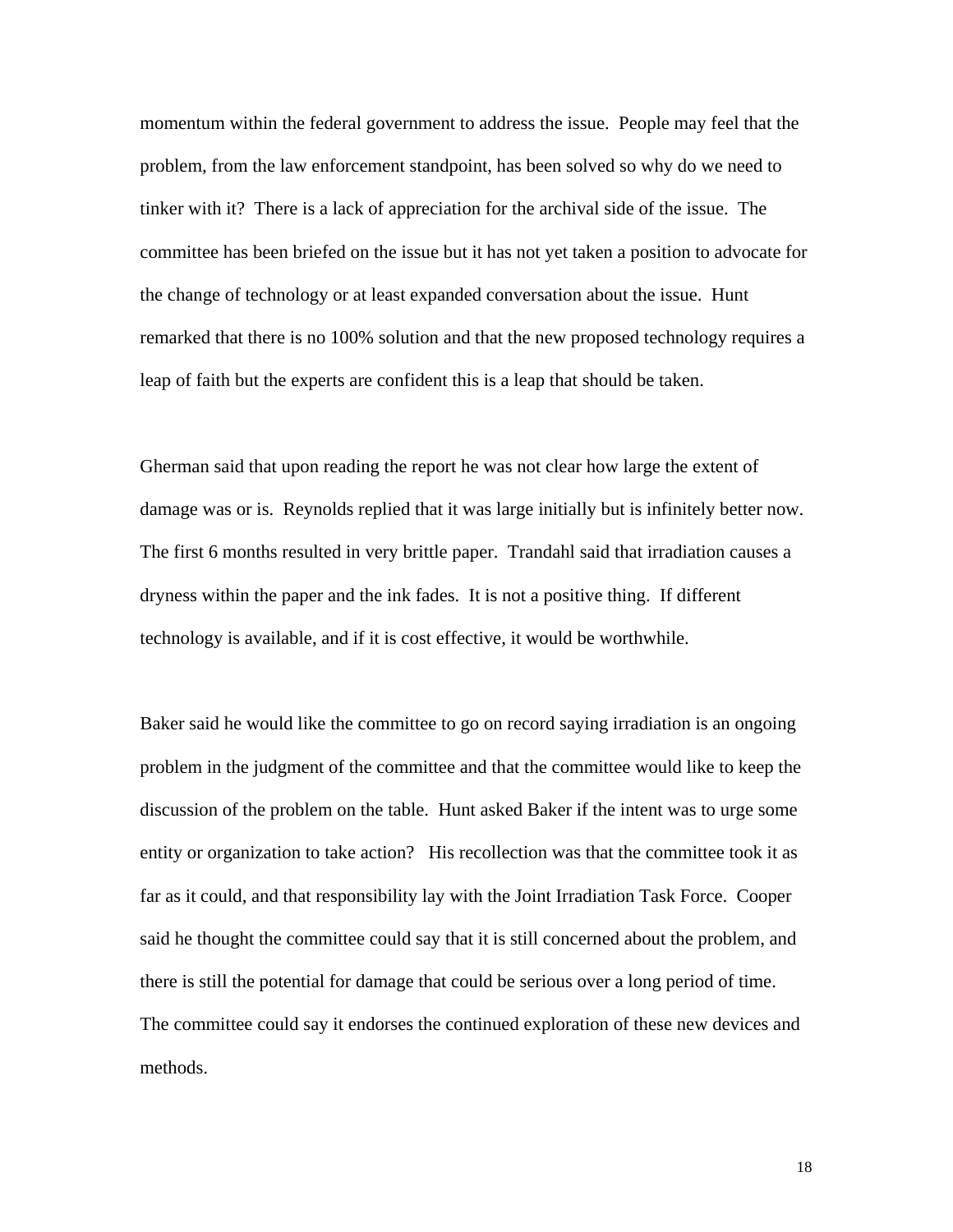Trandahl felt that the experts had come to the committee after already going to the Postal Service and that they hoped to generate advocacy from the committee to at least force a larger conversation with the Postal Service. Perhaps the committee could hear from the experts again along with the Postal Service to see if a consensus could be reached.

Reynolds mentioned another key player, the Legislative Mail Task Force. Reynolds added that the committee needs to encourage the Legislative Mail Task Force to take a second look at the new technologies. They are the final decision makers and it is a safety and security issue for everyone on the Hill.

## **VI. Symposium on Presidential and Public Papers at the John Brademas Center for the Study of Congress – Karen Paul**

Haas turned the committee's attention to the Symposium on Presidential and Public Papers at the John Brademas Center at New York University which was held last October. Haas turned to Karen Paul to report on the meeting. Paul said the conference was very interesting in that it revisited issues first posed seriously 30 years ago when events surrounding the fate of the Watergate tapes led to the passage of the Presidential Records and Materials Preservation Act of 1974. This act nullified the Nixon-Sampson agreement and resulted in the tapes being turned over to the National Archives, and also established the Public Documents Commission and resulted in the passage of the Presidential Records Act which passed in 1977.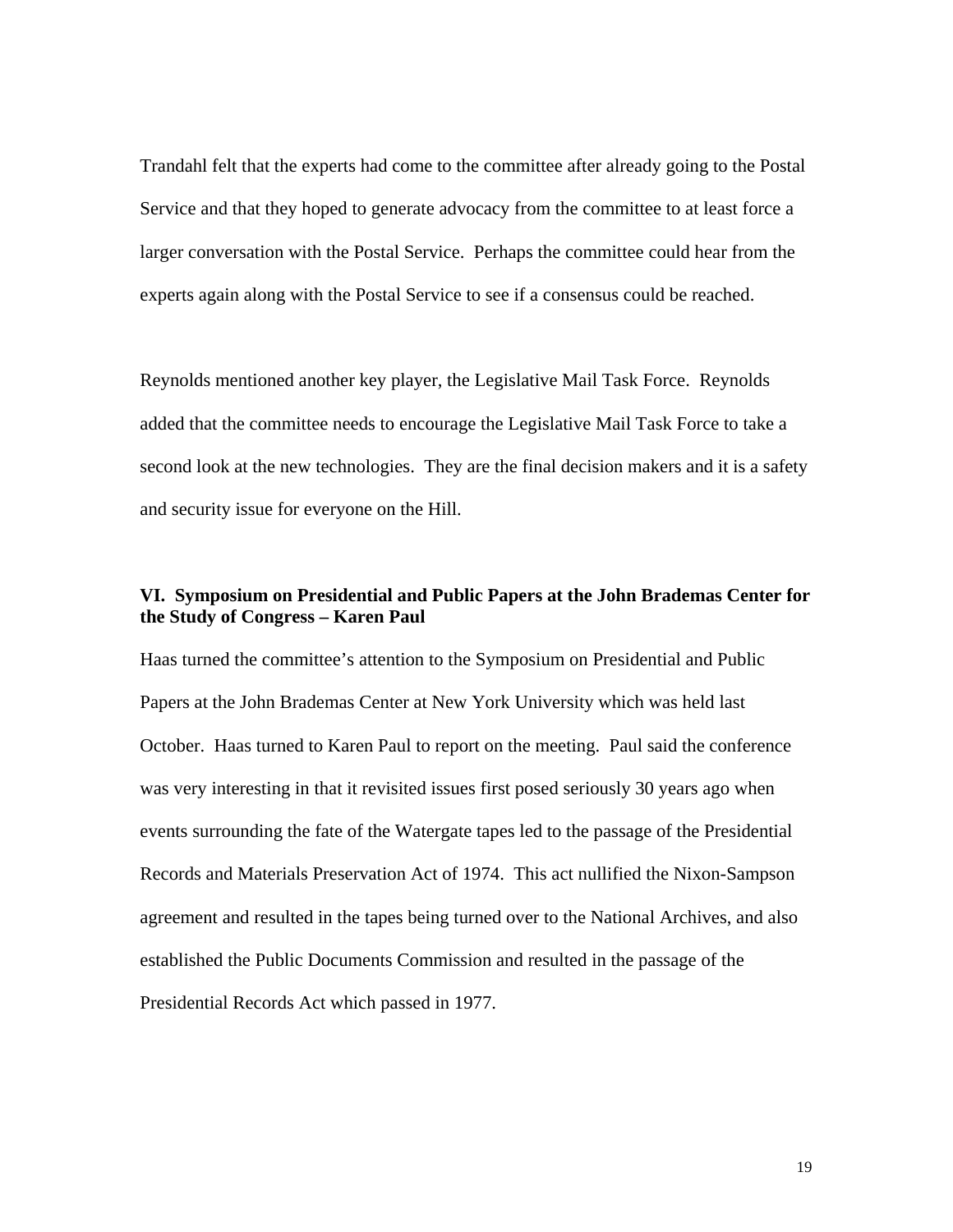There were three panels. The first focused on the context of 30 years ago. The events and sequences which led to the passage of the two acts were described by William Sudow, a former staff director of the House subcommittee that drafted the bills, and also Leonard Garment, a counsel to Nixon, who described his role in preventing the destruction of the tapes despite advice within the administration to do so. For Paul this was fascinating behind-the-scenes oral history with the key player of this time. Garment concluded his review by saying that the release of the tapes has not necessarily served history the best. This surprised those in attendance, but Garment commented that the tapes revealed too much of the private person, and now leaders make sure that the private person is never to be revealed in records.

Sharon Fawcett, of the National Archives' Office of Presidential Libraries, described the Archives' experience in administering the Nixon materials. The Supreme Court determined that political and private materials belonged to the President. Everything else belonged to the public. Fawcett pointed out that this has proved very difficult to sort out over the years. Many regulations have changed. Eventually this got worked out in the 1990s and the Archives is still processing the tapes. It expects to open the last of them in 2008. One of the interesting asides that Fawcett mentioned was that the materials are accessible to the public through the Freedom of Information Act (FOIA) but the irony is that this has slowed access to the tapes. Fawcett estimates that NARA could process one million pages a year, but because of all of the paperwork in responding to FOIAs, processing is reduced to 250,000 pages a year.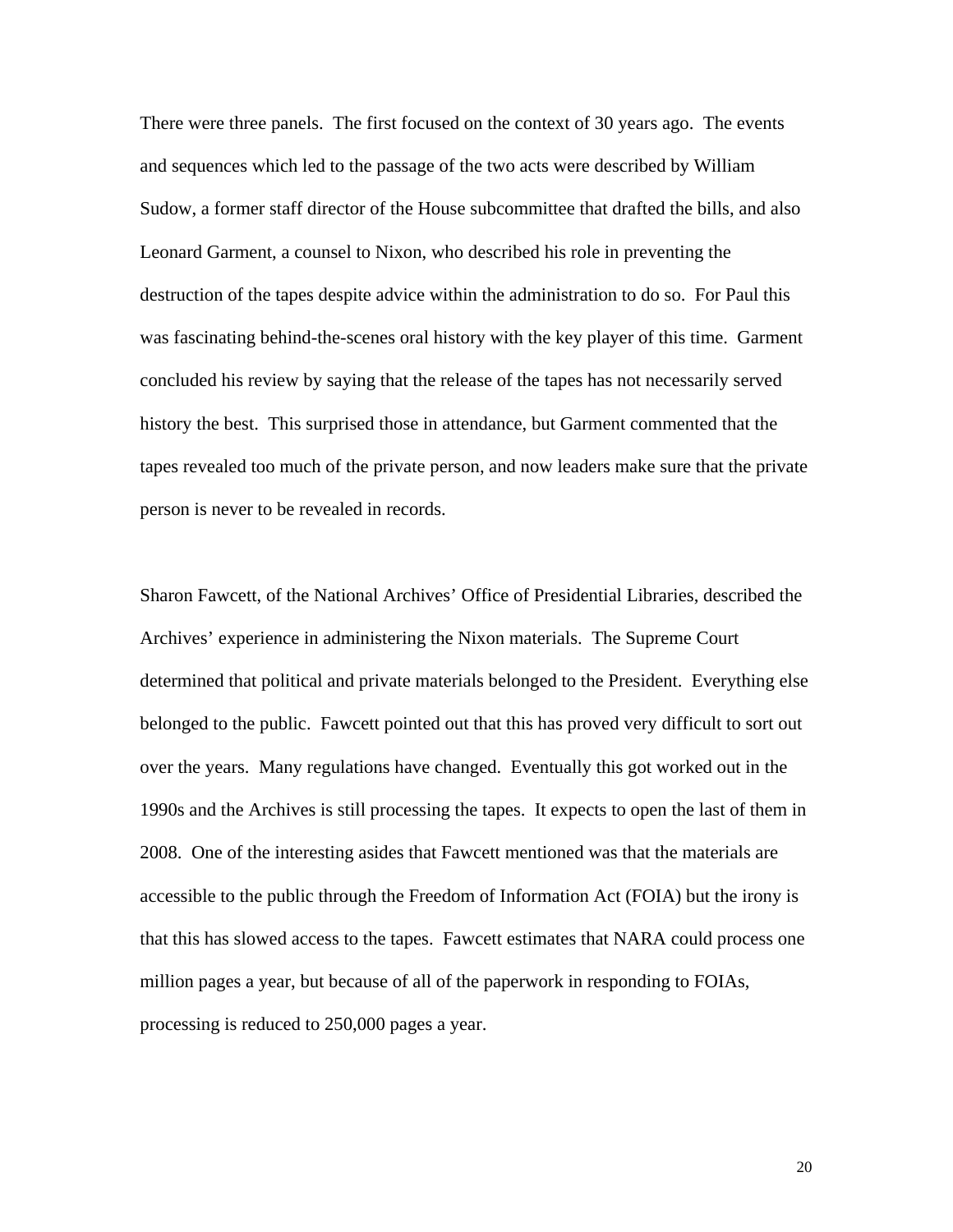Anna Nelson, a member of the Public Documents Commission, recalled some of the working difficulties of the Commission that finally produced a report that the Chair did not endorse. She explained that the Commission looked at FOIA access and ownership and that we are still arguing about these things today. However, Nelson does believe that many of the ideas of the report have been implemented over time and that largely the effects of Watergate and the Presidential Records Act and the Public Documents Commission led people to seeing their history on a larger scale and valuing it more. Another interesting aside, one clue as to why Congress did not follow the recommendation of the Commission report and make the papers of its Members public records was revealed in a comment by Sudow. He mentioned that Senators Bayh, Ervin, and Ribicoff strenuously opposed even the creation of a Public Documents Commission at the time. They felt that Congress should address the issue of Members' papers itself. Their objections were overcome and the Commission was created but its recommendations regarding ownership of Congressional papers have never been implemented.

The second panel focused on current issues. Bruce Montgomery commented on the changing nature of executive privilege and how this impacts access to records. While President Nixon claimed absolute executive privilege, the Supreme Court rejected it. However, the court did recognize that it exists but fades over time. Ever since, Presidents have tried to reclaim it. Bruce Craig commented on the inevitable cycle of access to documents where the initial urge for secrecy leads to conspiracy theories, to mistrust, to weakened credibility, and finally the only resort is to open the documents in self defense.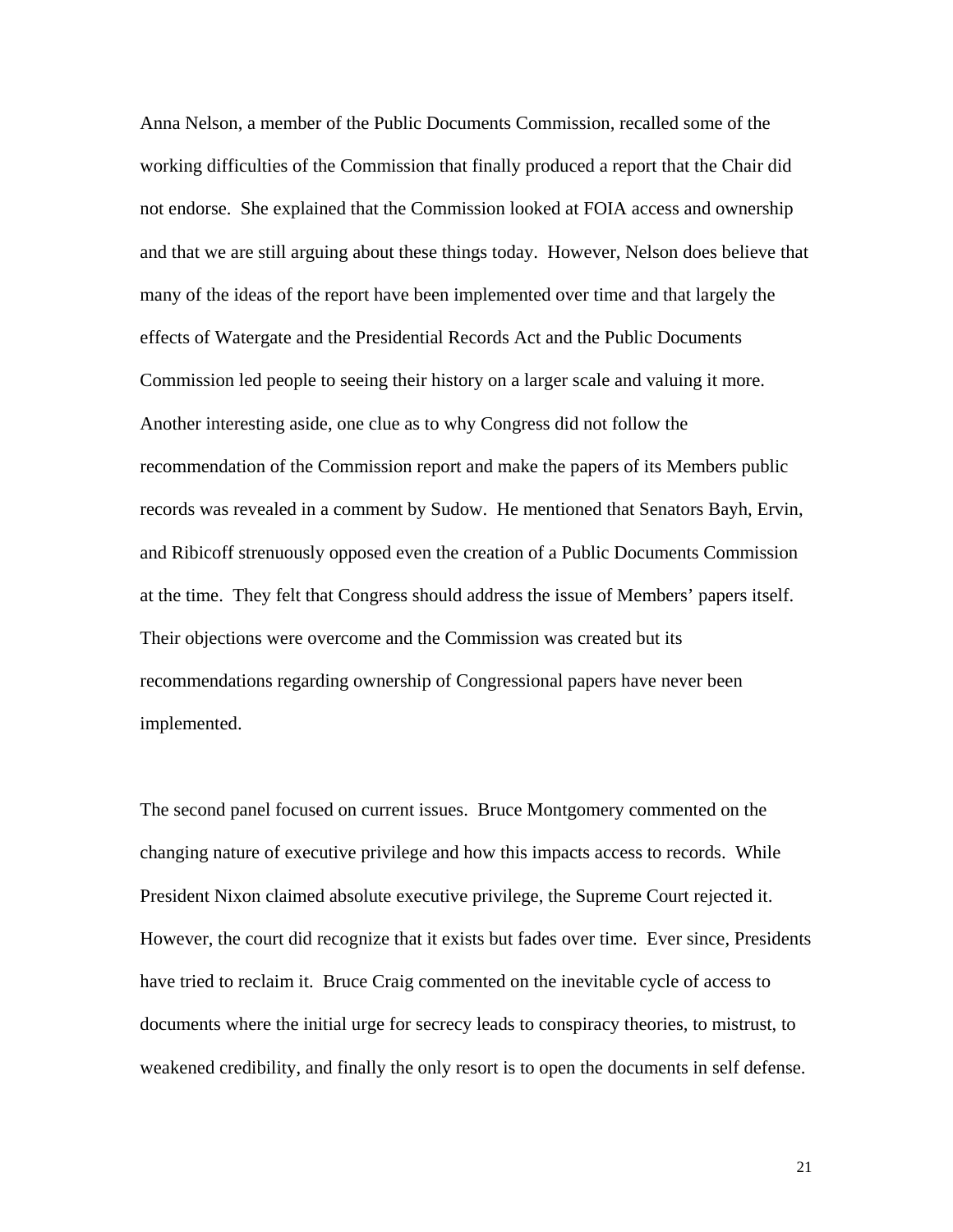Robert Remini spoke about the difficulty in finding documents that answer historic questions and the unexpected places these answers can often appear. Nancy Young commented that the history of Congress is so difficult to study because the presidential libraries are so good. She strongly advocates the study of Congress because there is relatively so little done that it might change what we think we know about it.

Paul felt that the best panel was the last. The participants addressed the question: can we create a policy for the papers of public officials? John Constance of the National Archives commented that Members would not pass a law to standardize access, that cost is prohibitive, and all collections are not equally good. He proposed a competitive approach of funding through NHPRC grants. Raymond Smock spoke about the hope of Congressional centers being developed and thinks that this might be one way to find a solution that will preserve the collections, centralize locations, and thereby facilitate research as the presidential libraries do.

Paul held out a little hope for creating a public policy for ownership. It seemed to her that a review of all of the discussions and recommendations of the Public Documents Commission shows that many of the initially perceived problems have been mitigated and that certain of the goals have been accomplished, namely in the area of standards for collections and definitions of what constitutes a collection and what constitutes committee records and what elements of those are valuable. Even a standardization of access to collections has occurred and evolved over time as archivists have shared one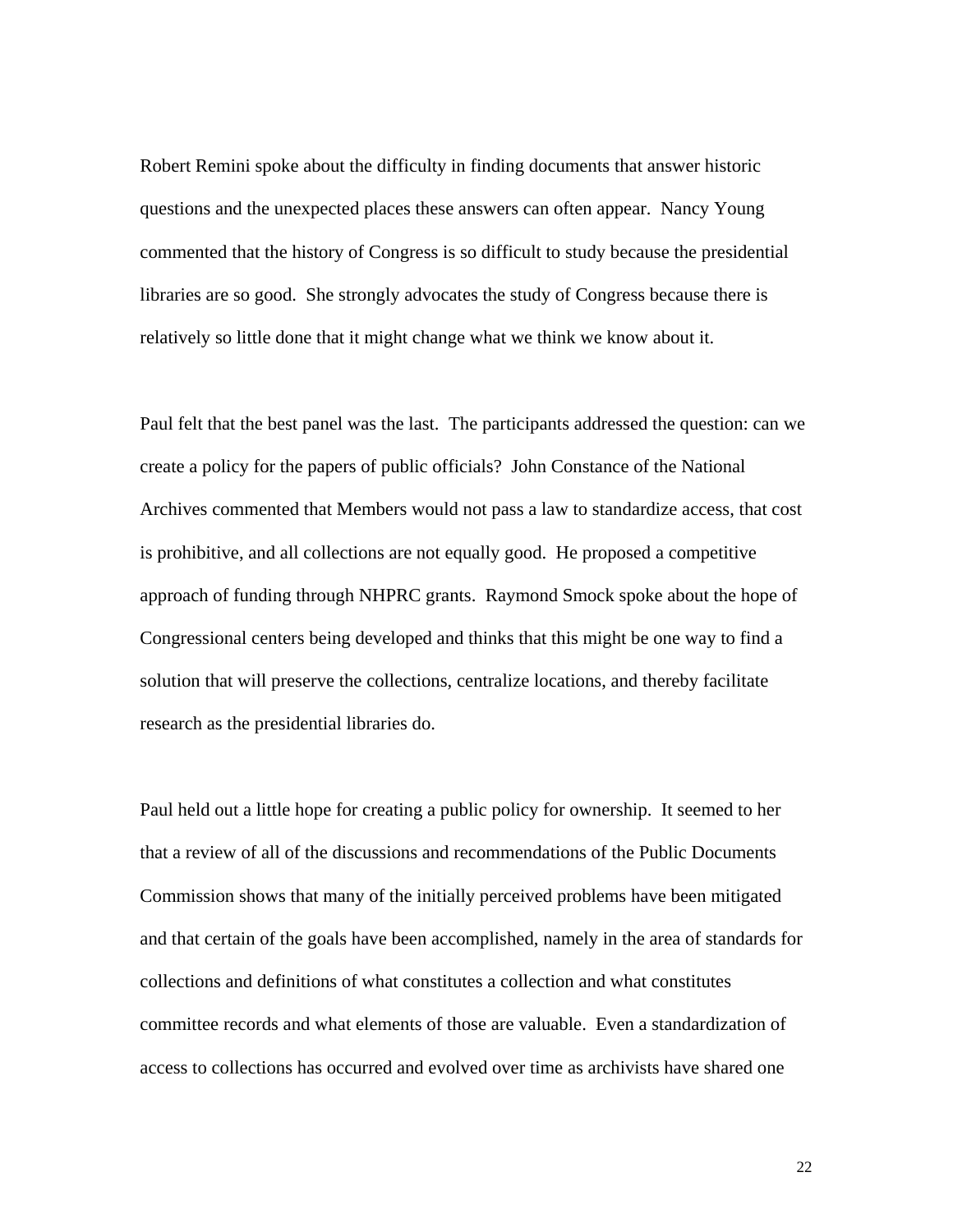another's deeds of gift across the country and many of them follow access rules adopted by the House and Senate for committee records. The big hurdles have been overcome. Paul does not predict that a policy will ever be created; however, the chances for a bill passing now might be better than they were 30 years ago if a bill was carefully structured and if there was enough interest. Paul hopes that the ACSC will continue to look at and discuss this issue.

## **VII. Activities Report of the Center for Legislative Archives – Richard Hunt**

Hunt gave a brief update of the activities of the Center for Legislative Archives at the National Archives, noting that the committee members had read the one-year and fiveyear updates in the report. He discussed three things. The Center continues to grow in physical attributes in the sense that 20,000 cubic feet of records have been added to the Center's holdings in the last 5 years, over 800 loans of records back to committees have occurred so that committees can conduct their current business, and over 20,000 reference inquiries have been answered by the reference staff. Hunt feels the Center has come out of hiding within the National Archives, and that the Center will become the place to do research on Congress in the future.

On the loan front, Hunt underscored how important the implementation of the Metro Courier service, which is provided by the Washington National Records Center, is to the Center. The Center never had a back-up for loans which caused problems when, for example, the House or Senate Judiciary Committee called the Center with an urgent request for its records and the NARA truck was already occupied and not available. The Center can now go to a different service and it is working well.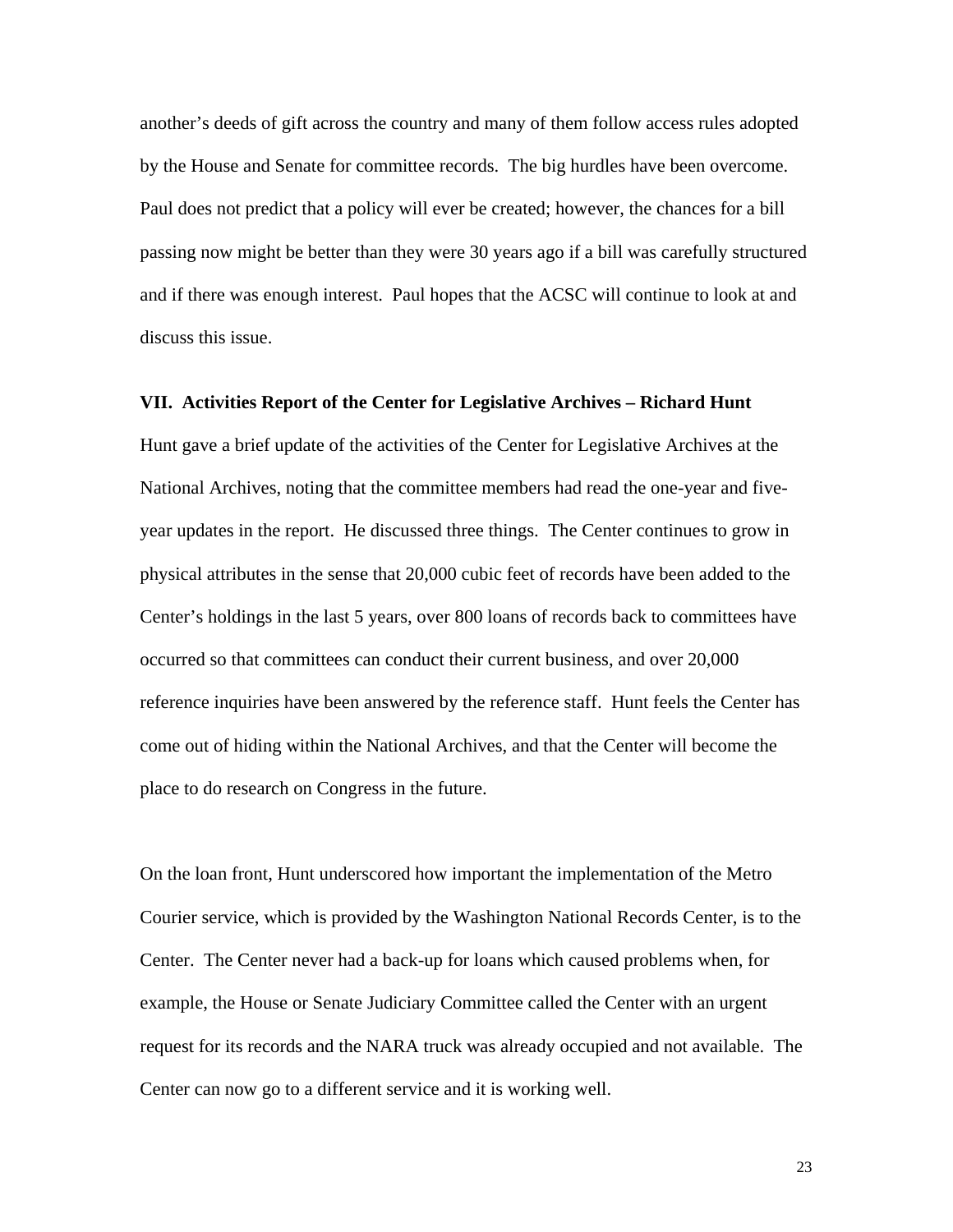On the educational front, the most recent activity is the December issue of *Social Education*, which concerns teaching civics with primary documents. This issue contains an article by Christine Blackerby, the educational specialist on the Center's staff, featuring House and Senate records. Hunt said he would share copies with members. It shows how the records of Congress can be used in the classroom. *Social Education* is read by 20,000 or so school teachers.

Lastly, Hunt noted that the renovation of the National Archives building is nearly complete. The "Treasure Vault" will be turned over to the Center in 2006. The fire suppression system and the alarm system are installed. Shelving and map cases will be installed in the future. The conservators will be going into the vault to set up air monitoring equipment. In the future Hunt will ask permission from the Secretary and the Clerk for the return of the legislative "Treasures" to Archives I, and he will invite the committee members down to enjoy the new vault.

Weinstein complimented Hunt and his staff for their extraordinary work. He asked if the return of the "Treasures" could be turned into a ceremony that would also focus attention on the issues discussed today. He inquired if that would be the occasion to interest the leadership and others on the Hill in taking some firm, substantive steps to help resolve those issues.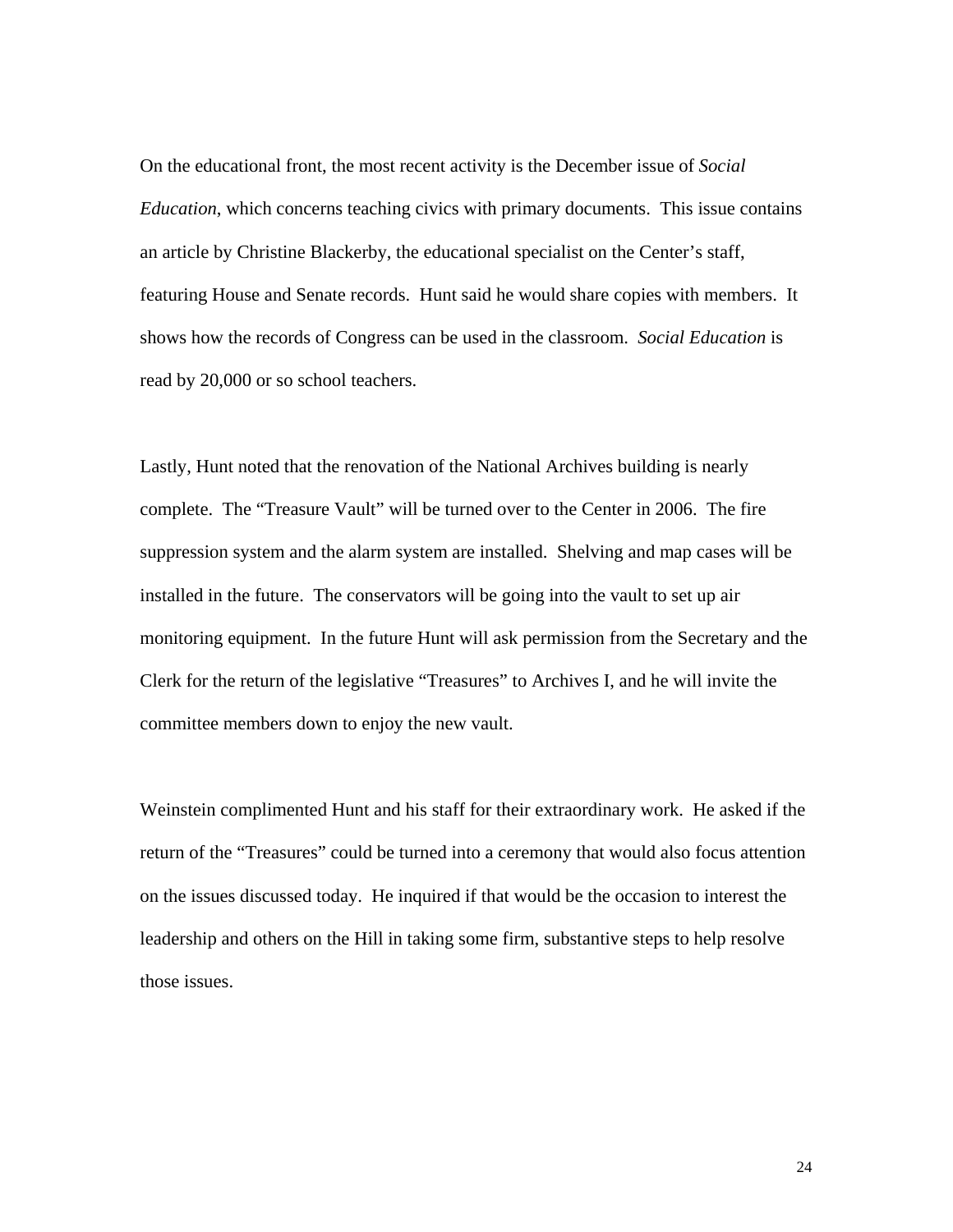Trandahl mentioned that some of the committee members might not be familiar with the term "Legislative Treasures." It refers to those records identified by the National Archives, with the input of the Clerk of the House and Secretary of the Senate, as the most significant historical documents of Congress. These documents have been kept separate from the major part of the collection in a more secure area. The old vault was nothing more than basically a walk-in closet with an extra lock on it. The new vault is a state-of-the-art facility.

Weinstein suggested the National Archives host a morning ceremony to showcase the new "Treasures Vault" to Members of Congress. The Clerk of the House and Secretary of the Senate's offices could provide NARA with the invitation list. Perhaps it could be an early breakfast followed by an hour's worth of looking at the "Treasures." Weinstein sees the return of the "Treasures" as an important occasion of interest to House and Senate leaders.

Weinstein turned the Committee's attention back to the Brademas conference. He asked John Constance and Bruce Craig, who were in the audience, for any comments they might have on the symposium. Craig said that Paul did a fine job of explaining the panels. Constance agreed and said the goal was to see a reasonable policy established for Congressional papers. He does not hold out much hope that these papers will ever become public papers. The standardization of policy that Paul and others have led has brought us closer to a rational policy across the board for such papers.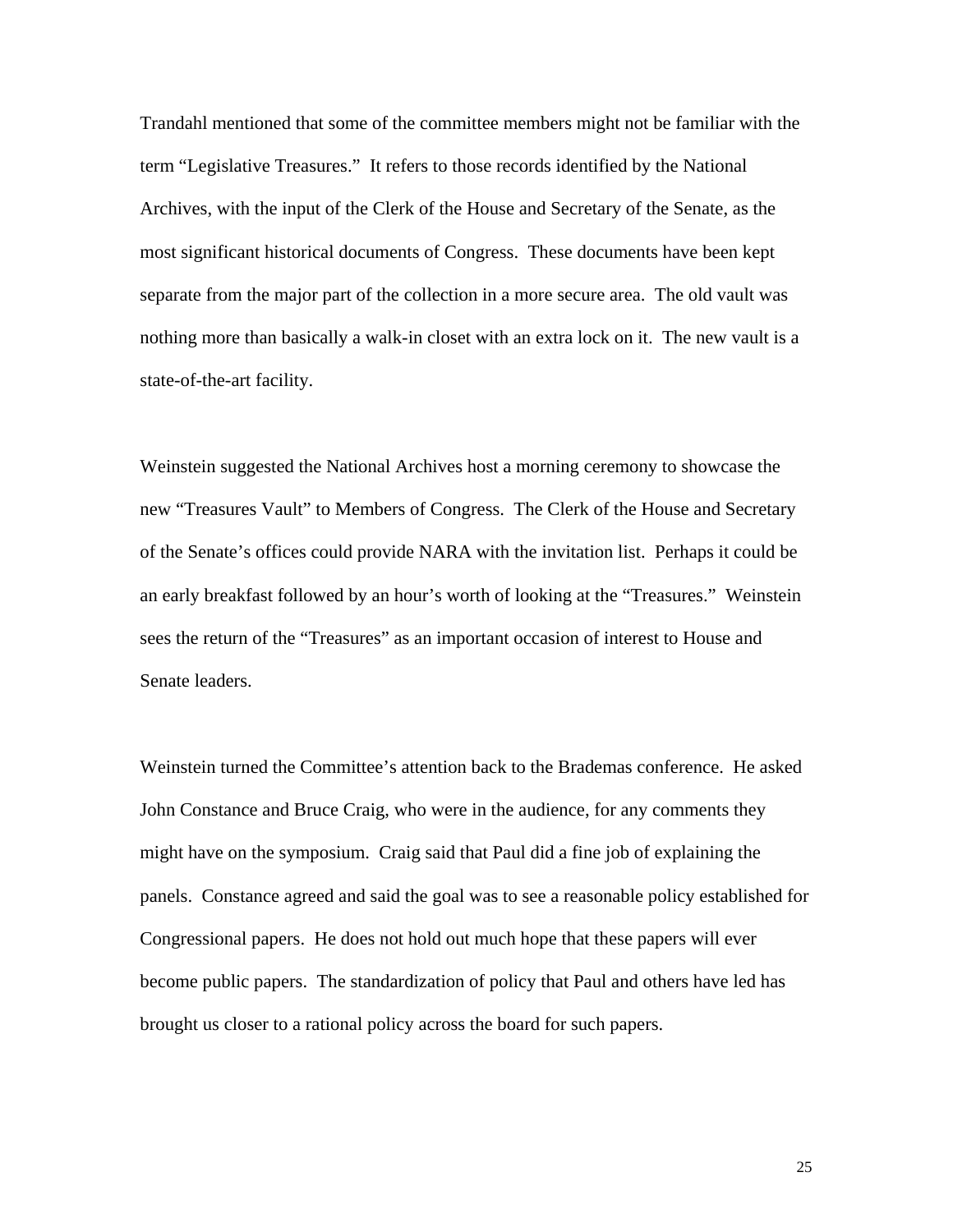After Haas asked if there was any new business that members wished to raise, Cooper moved that the committee thank Jeff Trandahl for the exemplary work he has done for the House of Representatives and for the Advisory Committee. Cooper moved that the committee express its highest regard for him and wish him the best of good fortune in the future. Hunt followed by thanking Trandahl on behalf of himself, the committee, and the Archivist, and expressed his admiration and appreciation for the leadership Trandahl exercised as chair and co-chair of the committee for many years.

On a personal note, Hunt tells first time visitors to the Center that he has a unique position in the federal government. He reports to the head officials of three separate institutions in two branches of government. His success depends on his relationship to those individuals who are in those chairs. For himself and the Center, there has been no more steadfast friend and supporter than Jeff Trandahl over the years. As a small token of appreciation from the Archivist and from the Advisory Committee, Hunt presented some facsimile documents that symbolize Trandahl's understanding of the enduring value of records and his new responsibilities as steward of the nation's wildlife resources. The framed facsimiles were the charter law that created the National Fish and Wildlife Foundation, which was signed by Speaker Tip O'Neill, Strom Thurmond, and President Ronald Reagan, and photographs by former civil servant Ansel Adams of western vistas for Trandahl's enjoyment.

Weinstein then presented Trandahl with an Archives constitution tie.